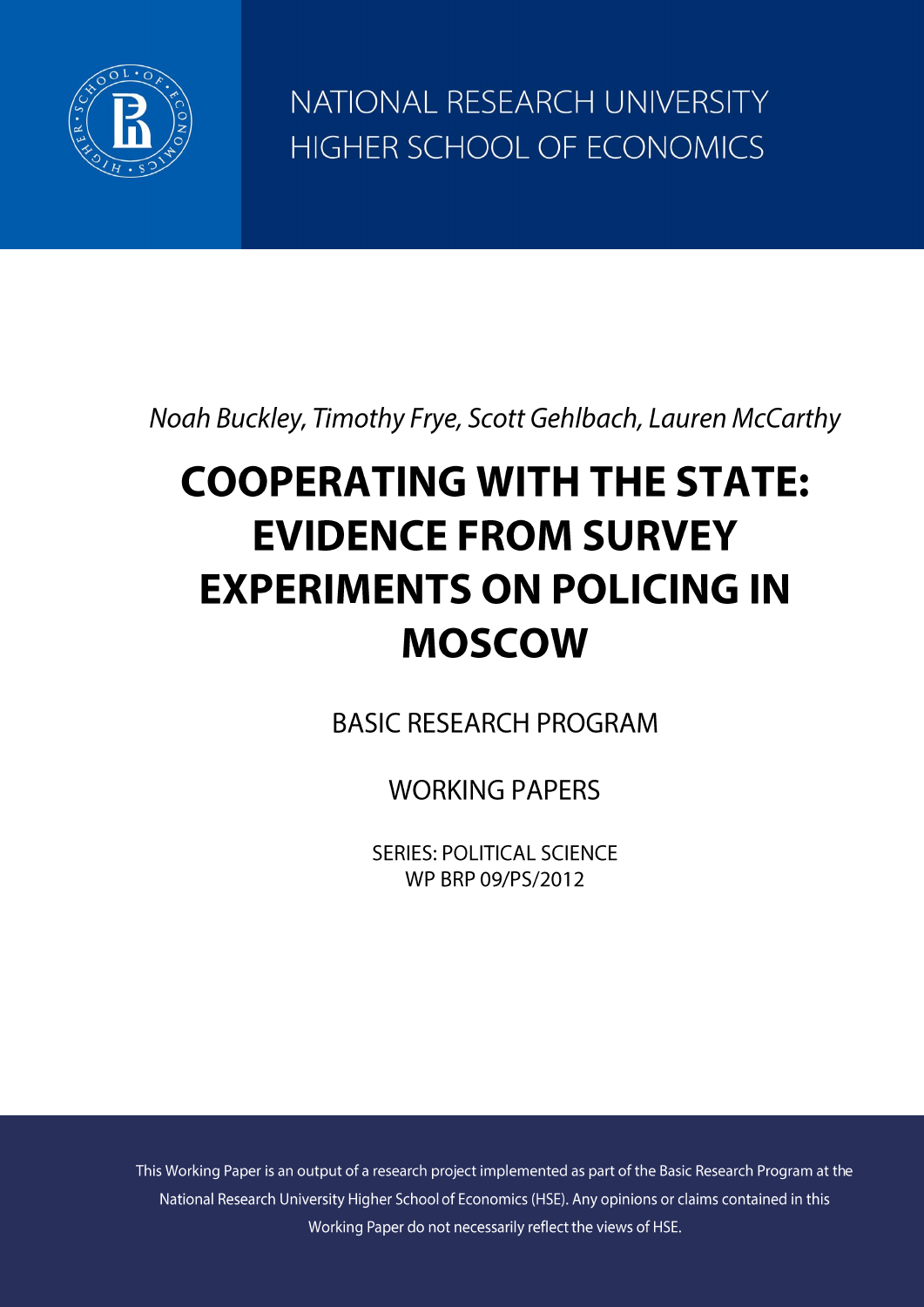## *SERIES: POLITICAL SCIENCE*

*Noah Buckley,*<sup>1</sup> *Timothy Frye,*<sup>2</sup> *Scott Gehlbach,*<sup>3</sup> *and Lauren McCarthy*<sup>4</sup>

# COOPERATING WITH THE STATE: EVIDENCE FROM SURVEY EXPERIMENTS ON POLICING IN MOSCOW

What factors affect citizens' willingness to cooperate with the state? We explore this question through a study of citizens' willingness to report crimes to the police, one of the quintessential forms of cooperation with the state apparatus. We develop a "calculus of cooperation" that highlights three sets of factors that potentially influence citizens' incentives to report a crime: benefits of cooperation received only if the crime is solved, benefits of cooperation received regardless of whether the crime is solved, and costs of cooperation. We evaluate the importance of these considerations using data from a set of survey experiments conducted in Moscow, Russia in December 2011. We find that citizens' willingness to cooperate with the police is influenced by the nature and perpetrator of the crime but not by material rewards, appeals to civic duty, or the time required to report a crime. These results suggest skepticism about the ability of governments to easily engineer cooperation with the state.

JEL Classification: H11

Keywords: Police, cooperation, state, survey experiments

<sup>&</sup>lt;sup>1</sup>Columbia University and the International Center for the Study of Institutions and Development at the Higher School of Economics, nmb2137@columbia.edu.

<sup>&</sup>lt;sup>2</sup>Columbia University and the International Center for the Study of Institutions and Development at the Higher School of Economics, tmf2@columbia.edu.

<sup>3</sup>University of Wisconsin–Madison and the International Center for the Study of Institutions and Development at the Higher School of Economics, gehlbach@polisci.wisc.edu.

<sup>4</sup>University of Massachusetts–Amherst and the International Center for the Study of Institutions and Development at the Higher School of Economics, mccarthy@legal.umass.edu.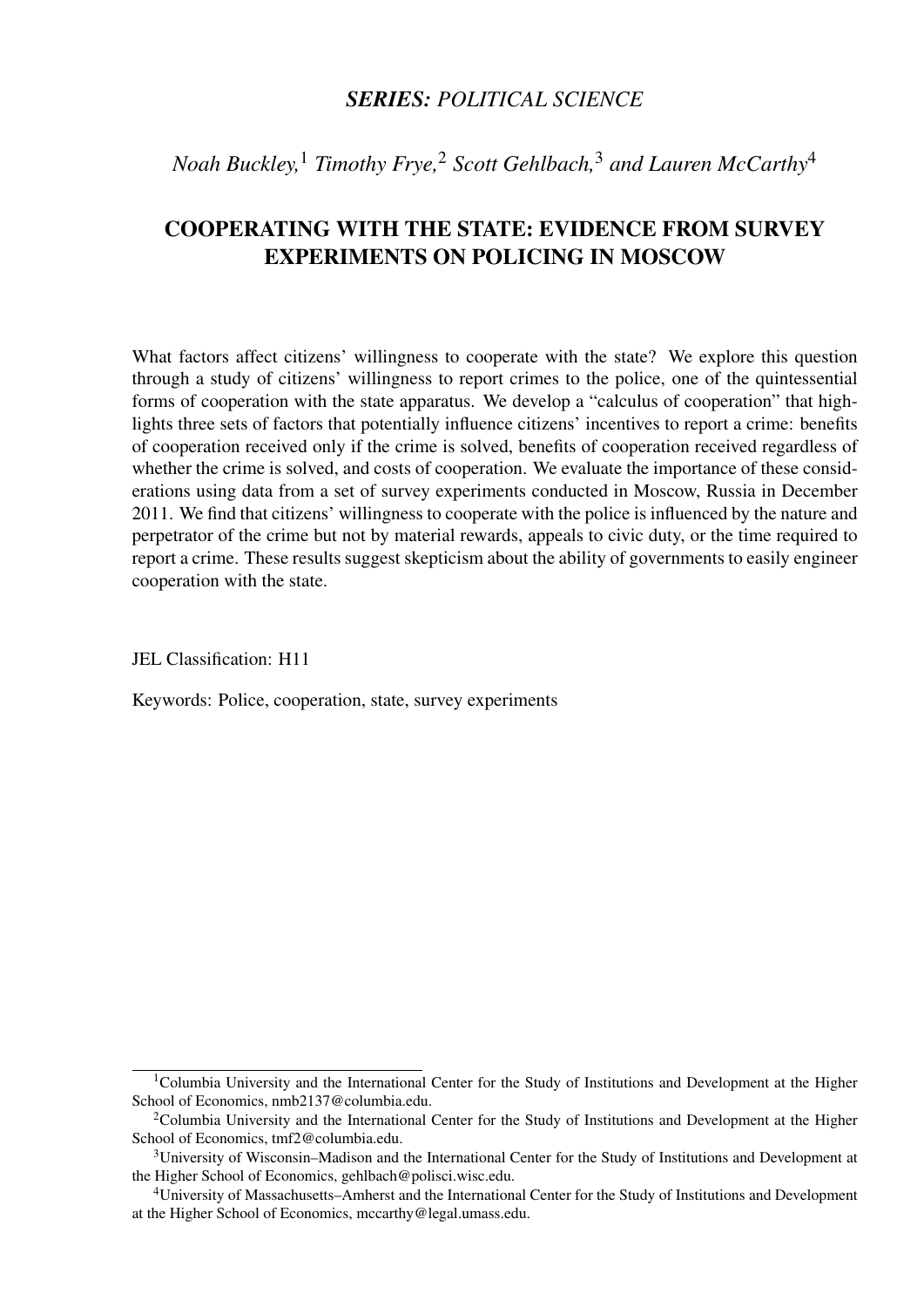## 1 Introduction

Why citizens cooperate with the state is a central question of social inquiry that has engaged philosophers from Marx to Weber to Foucault. In recent years, scholars have explored the normative and material motivations that drive cooperation with the state in such specific realms as taxation and conscription (North 1981; Levi 1988, 1997; Lieberman 2003; Gehlbach 2008). In this paper, we focus on citizen cooperation with the police, a quintessential form of interaction between citizens and the state, by exploring the conditions under which citizens are willing to report a crime that they have witnessed or experienced.

The decision to report a crime to the police is a critical juncture in the criminal justice process and thereby central to the state's ability to protect its citizens. Policing is by and large a reactive activity. Although the citizen call is only the first step in a longer process in which each actor makes a decision about whether to move forward with the case (Bowles, et al. 2009), citizens act as "gatekeepers" by deciding whether or not to help the state do its job. In the ideal scenario, citizens call to report that something is amiss, following which police are dispatched to assess the situation and take appropriate action. When citizens fail to inform the police of crimes they have witnessed or experienced, the ability of the police to do their jobs is compromised. The belief that the police are not protecting citizens can lead to distrust, perhaps further discouraging citizens from reporting crimes and leading the police to be even less successful at ensuring public safety and order.

Cross-country studies of crime victimization suggest a widespread failure to cooperate with the state in providing public order, with as many as half of all crimes in industrialized countries not reported (e.g., Bouten, et al. 2002).<sup>5</sup> A large literature, which we summarize below, has attempted

<sup>&</sup>lt;sup>5</sup>The primary data source for cross-country comparisons is the International Crime Victim Survey, which focuses primarily on European countries, though 13 developing and 6 transition countries (including Russia) were added in the 2000 survey wave. Most studies of crime reporting have focused on developed, industrialized states. For exceptions, see Birkbeck et al. (1993), who compare the U.S. and Venezuela, and Bennett and Weigand (1994) on Belize.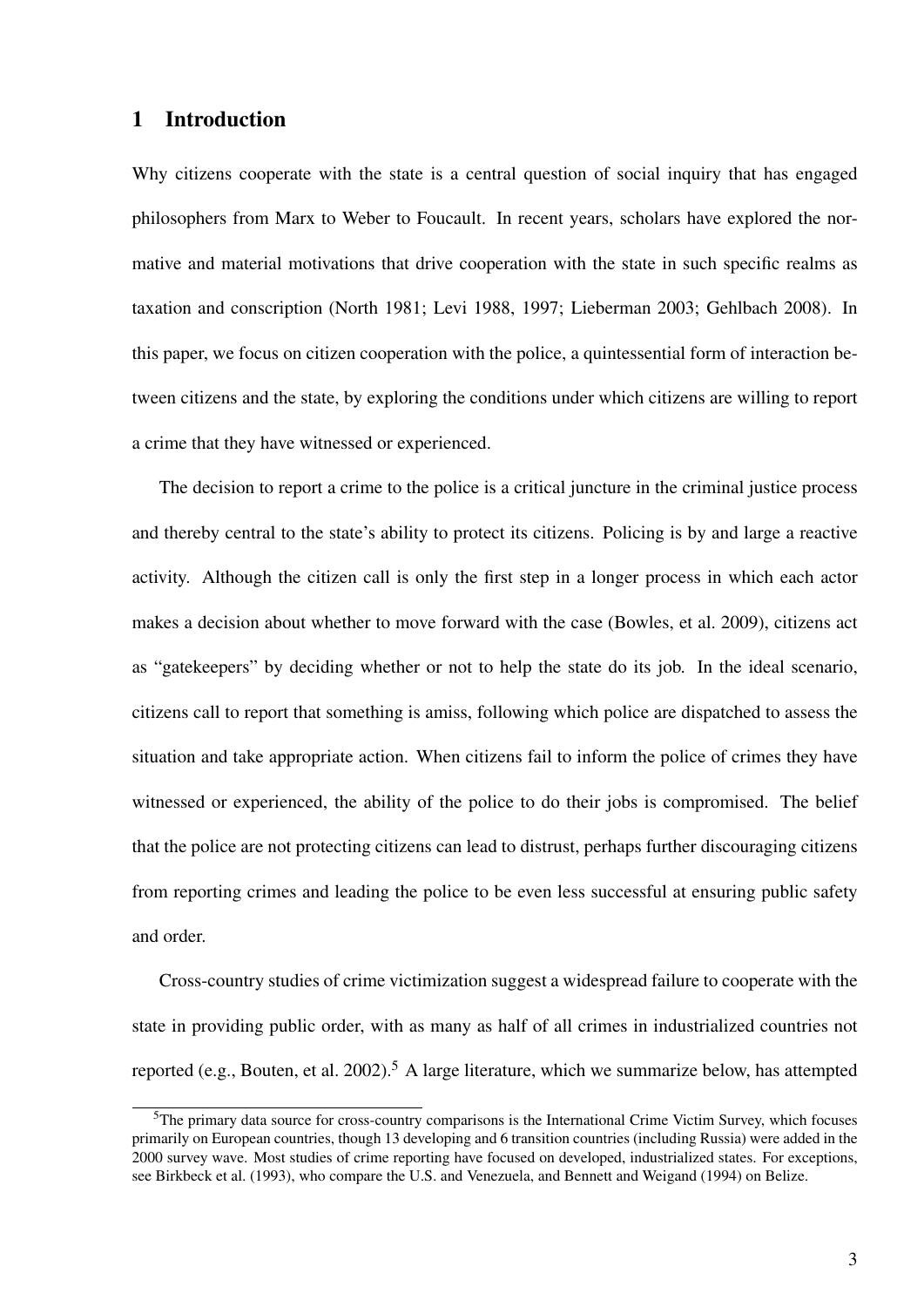to identify demographic and contextual covariates of the decision of a citizen to contact the police after experiencing or witnessing a crime. The limitation of nearly all of these studies, which are based on observational data, is the potential for some unobserved variable to drive observed correlations.

Our research takes a different approach, using survey experiments to randomly assign contextual variables across respondents to measure their influence on reporting behavior. This method comes with obvious tradeoffs. On the one hand, we cannot directly test the assumption that respondents would behave in practice as they state in response to survey questions. On the other hand, we are able to explore contextual variables (e.g., the perpetrator of a crime) that could not be easily or ethically manipulated in a field experiment.

The setting of our study—Moscow, Russia—is an excellent testing ground for exploring the determinants of crime reporting. Trust in the police is quite low,<sup>6</sup> and police at both the street level and in the higher echelons of the ministry complain that they are hindered in their work by a lack of cooperation from the public and bad publicity (McCarthy, 2011). Yet efforts to encourage greater cooperation have not met with much success. The public remains wary of a police force that displays predatory behavior toward the citizens it is supposed to protect (Gerber and Mendelson 2008). In short, Russia displays many of the problems that characterize other countries with weak institutions, raising the possibility that our findings generalize to similar environments in which policing is substantially undermined by the absence of citizen cooperation.

Our key finding is that citizens' stated willingness to report crimes to the police is determined largely by the nature and perpetrator of the crime itself, not by various factors that are more under the direct control of state authorities: monetary awards, appeals to civil duty, and the time spent reporting a crime. These results reinforce a central lesson from the study of cooperation with the state in realms such as taxation and conscription. State capacity is not built easily, but rather is the

 ${}^{6}$ In the fifth wave (2005–2008) of the World Values Survey, only 32% of Russians expressed "a great deal of" or "quite a lot of" trust in the police, placing Russia 48th out of 55 countries in which the trust question was asked.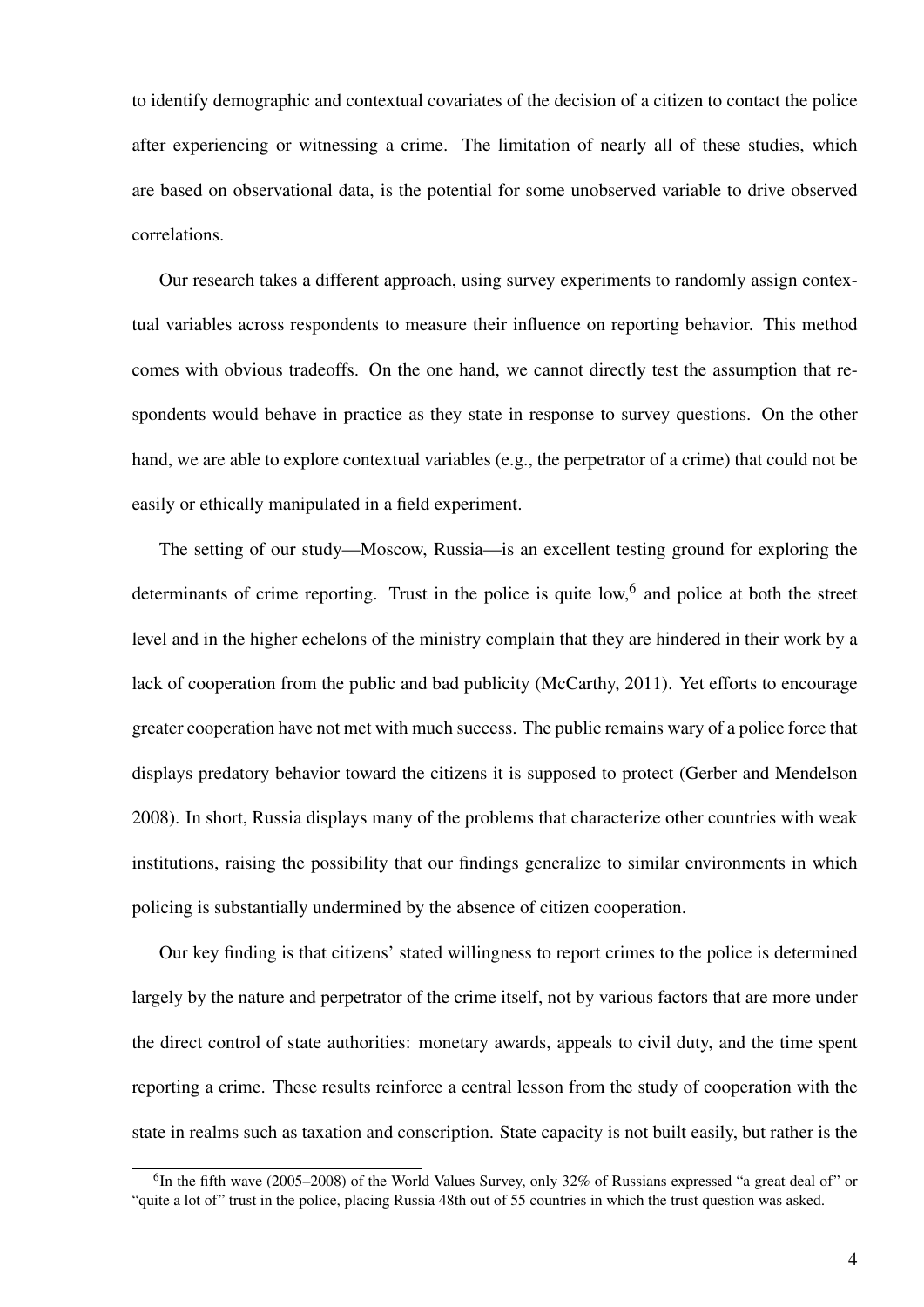outcome of a slowly evolving social contract between citizens and the state.

Closest to our design is Tolsma et al. (2012), who focus on general crime reporting, and Goudriaan and Nieuwbeerta (2007), who examine the reporting behavior of juveniles. However, the research setting in their work (the Netherlands, a country with generally strong institutions and trust in the police) is quite different from that in ours, as is the emphasis of their survey experiments, which focus exclusively on reporting by victims. Also somewhat similar is work by Aviram and Persinger (2010) and Kivivuori et al. (2012), who explore bystander willingness to report nontraditional crimes of domestic violence (same sex or female on male violence) in the U.S. and Finland, respectively. Survey experiments have also been used to assess policy interventions, as opposed to determinants of reporting behavior (Goudriaan and Nieuwbeerta 2007). Finally, also methodologically related is Lasley and Palombo (1995), a lab experiment in which university students were randomly assigned to different modes of reporting, an instrument that we do not consider.

The paper proceeds as follows. In the next section, we summarize the existing literature, identifying three broad sets of factors that influence citizens' willingness to report crimes to the police. In Section 3, we develop a simple "calculus of cooperation" that incorporate these factors into a decision-theoretic framework, and we use this framework to motivate our research design. We describe our data and the design of our survey experiments in Section 4, and we present results in Section 5. Section 6 concludes.

### 2 Motivations for cooperating with the police

When might a crime victim or a witness to a crime decide to contact the police? Several studies have suggested that this decision can be modeled in a rational-choice framework, where a citizen chooses to report if and only if the benefits of doing so outweigh the costs (Skogan 1984; Got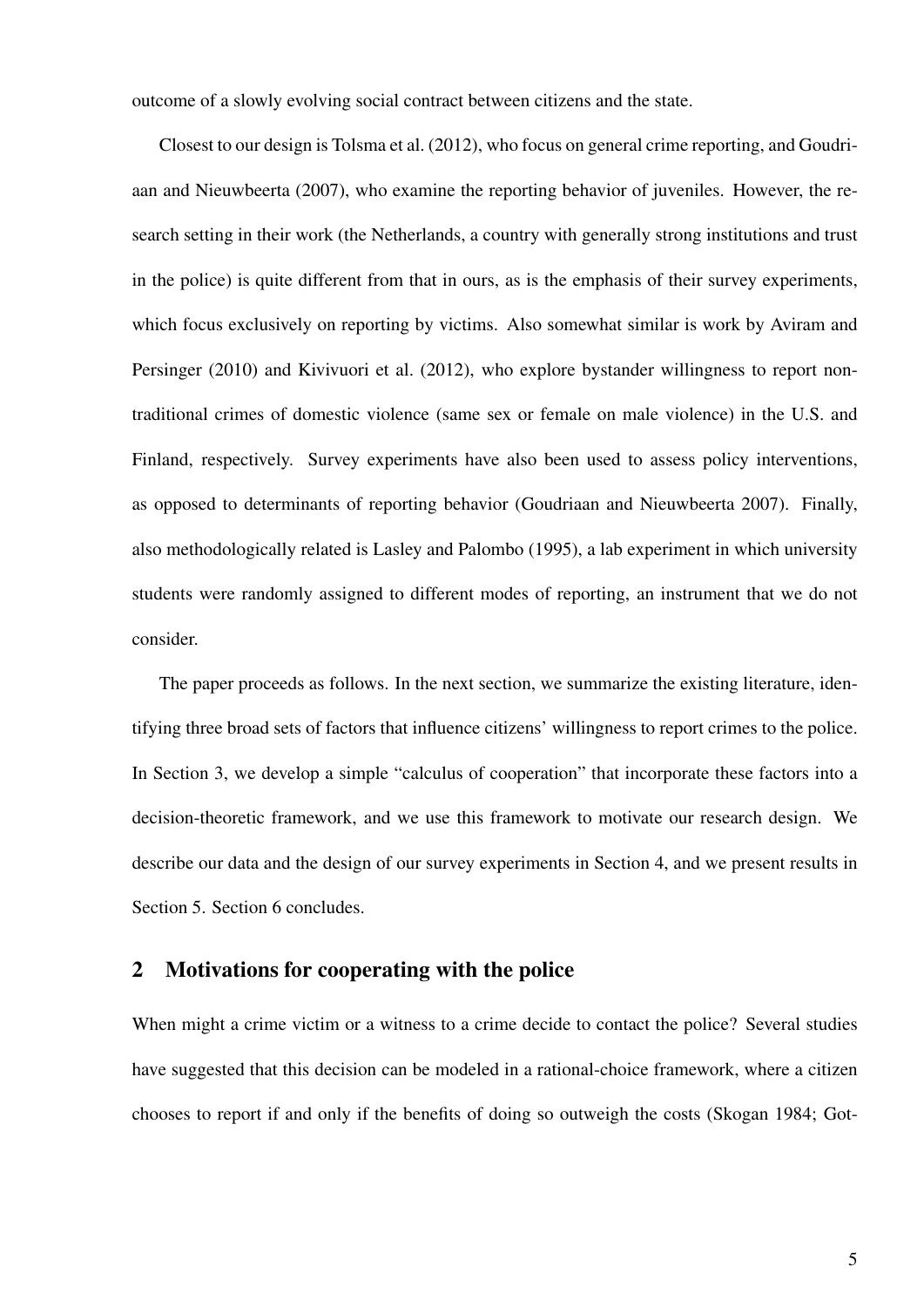tfredson and Gottfredson 1987; Goudriaan, 2006; Bowles, et al. 2009).<sup>7</sup> But which benefits and which costs? Here, we review the costs and benefits of cooperation with the police as suggested by the non-experimental literature. In the following section, we organize these into a theoretical framework that provides a basis for our experimental manipulations.

#### Benefits of cooperation received if and only if crime is solved

Citizens may choose to cooperate with the police because there is value to them if the crime is solved (Bureau of Justice Statistics 2003; Soares 2004; Van Kesteren and Van Dijk 2010). Such benefits may be both material and non-material.

In terms of material benefits, in the case of property theft, there is the possibility that a victim's property will be recovered if she reports a crime to the police. In addition, a crime that is solved based on citizen information may produce a reward, offered either by the police for information leading to a successful arrest or by an individual trying to incentivize the return of stolen property. For those who are motivated to report because they believe it is the right thing to do (a possibility we consider further below), a reward may externalize their motivation and make it less likely that they will report crimes to the police (Bickman and Helwig 1979). Payment for information may also make the reporter feel like a police informant rather than a good citizen, though it is possible that the strength of these feelings may depend on the size of the reward.

Non-material benefits include the potential for an increase in public safety and consequent reduction in crime if the criminal is found and removed from the street. In addition, victims especially may be motivated to report by the possibility of retribution or punishment or in the hope that if the offender is caught, someone else will not have to go through the same experience.

Both material and non-material benefits may be greater if the crime is considered severe in terms of physical or property damage (Skogan 1984). In fact, in most international crime-victim surveys, the most common reason given for not reporting is that the crime is not serious enough

 $<sup>7</sup>$ This is not to say that emotion plays no part in the decision to report, but that potential reporters consider the</sup> possible consequences of reporting before making a final decision.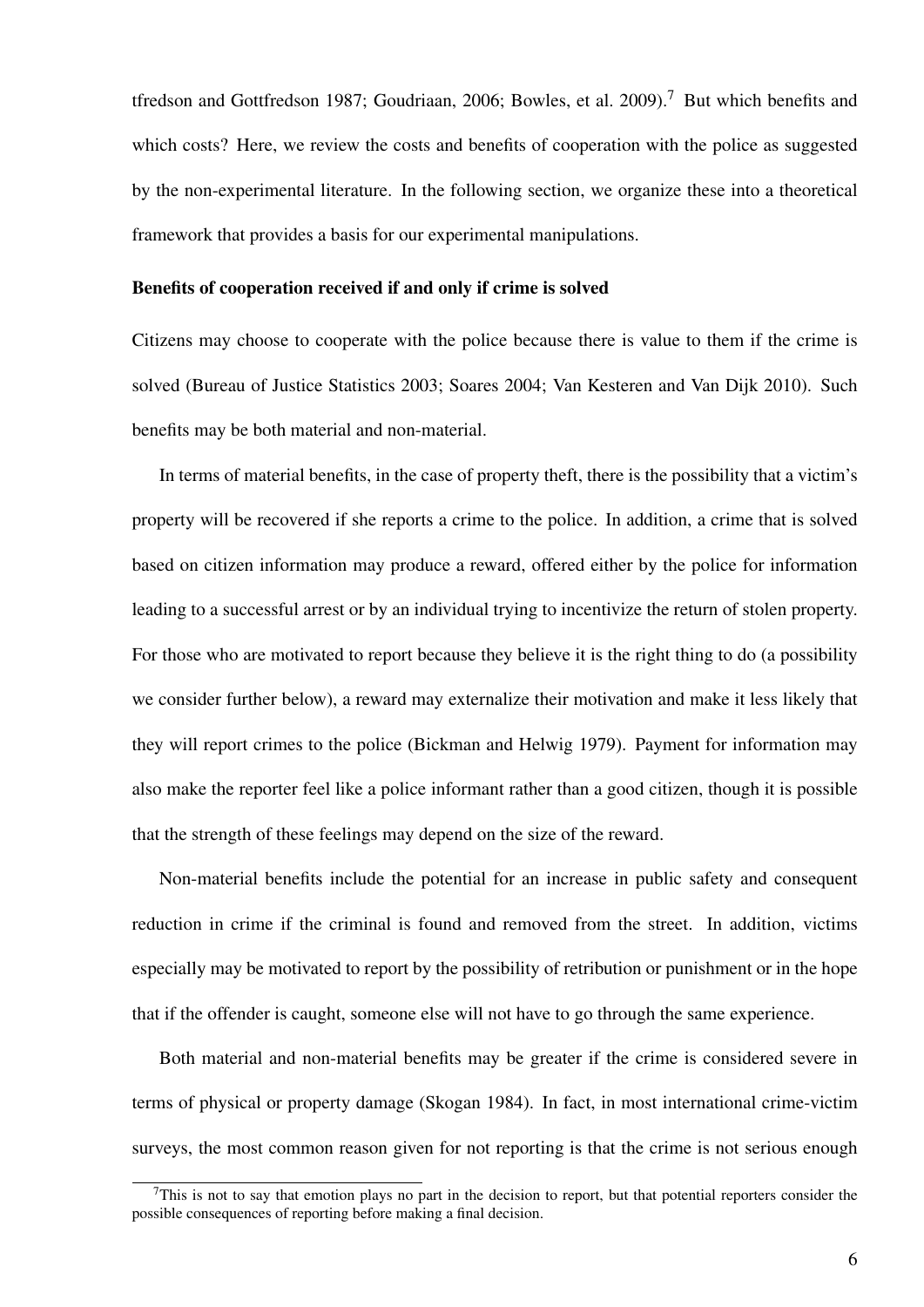to do so (Carach 1997; Bureau of Justice Statistics 2003; Goudriaan, et al. 2004; Van Kesteren and Van Dijk 2010). Perceptions of severity can be quite individual, however. In the case of theft of family heirlooms, for example, there may be a strong emotional attachment to the item, which can increase the perceived severity of the crime even though the physical value of the item is low (Bowles, et al. 2009). Certain characteristics of the crime may also increase perceived severity regardless of the extent of physical or property damage, including: the presence of a weapon or multiple offenders, and the relationship between the perpetrator and the victim (Skogan 1984; Lynch and Danner 1993; Block, 1974).

Benefits from cooperation that are received if and only if the crime is solved obviously depend on the perceived likelihood that the citizen's cooperation makes a difference, which in turn may depend on how much trust the person has that the police will do their job. If the citizen believes that the police are ineffective, incompetent or corrupt, she may not bother reporting the crime. In a cross-national survey, Skogan (1984) finds that such perceptions are less important predictors of reporting than the seriousness of the crime, though Goudriaan et al. (2004) conclude that perceptions of police effectiveness matter in reporting some crimes but not others.

Similarly, crime victims may not bother to report because they do not believe that they have information that would be useful to the police. For example, victims may be uncertain of the identity of the perpetrator or they may not be able to report in a timely manner and therefore may believe that the window of opportunity where the information might be useful has closed (Goudriaan, et al. 2004). Finally, citizens may update their beliefs about the probability that their cooperation will make a difference based on prior personal experience of reporting (Conaway and Lohr 1994)

#### Benefits of cooperation received regardless of whether crime is solved

In addition to these considerations, citizens may derive some benefit from cooperating with the police regardless of whether the crime is solved (Bureau of Justice Statistics 2003; Soares 2004;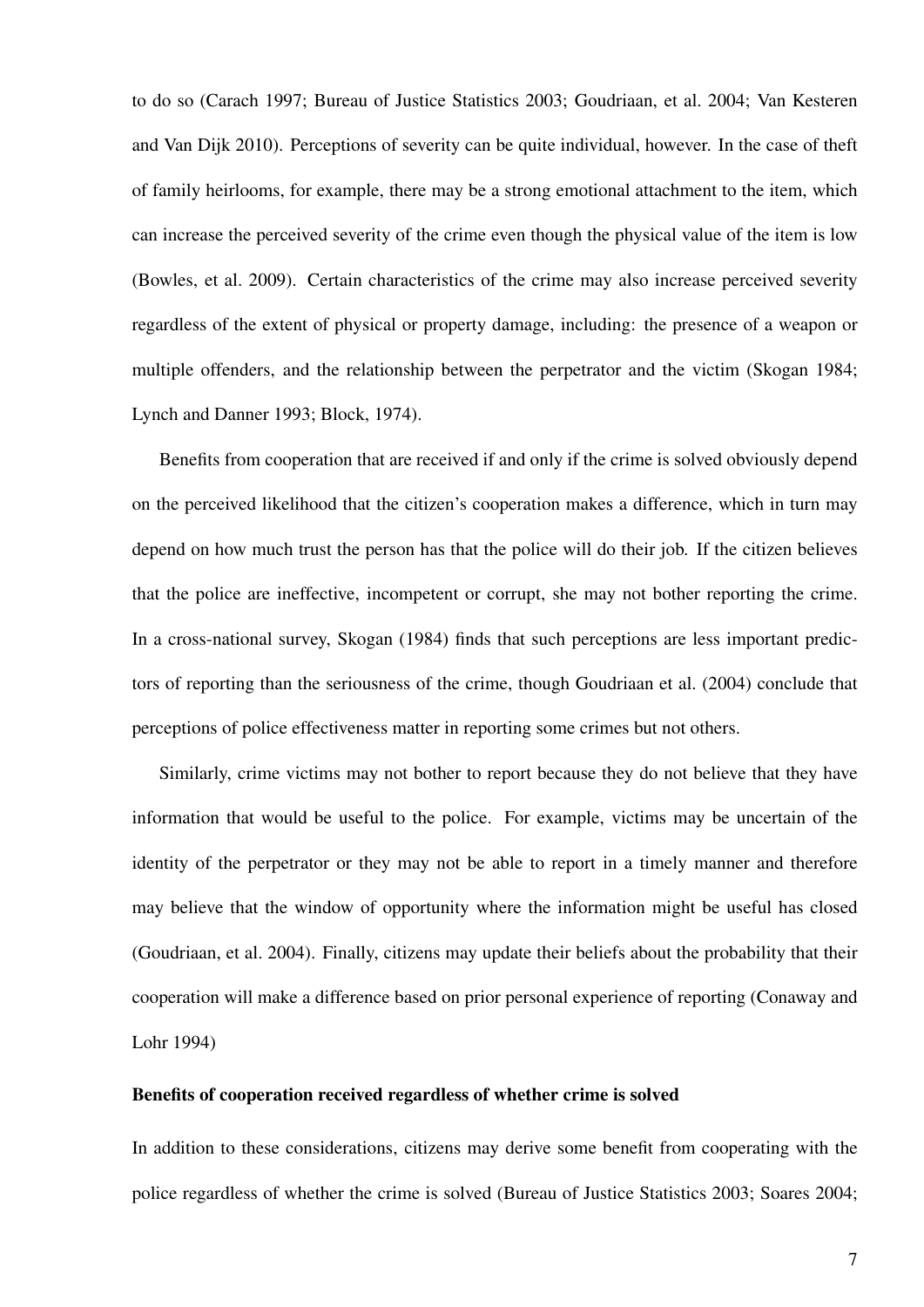Van Kesteren and Van Dijk 2010). As before, such benefits may be both material and non-material. For victims, reporting may lead to compensation and access to victim services, even if the perpetrator of the crime is not caught. (If the victim has property insurance—not a common scenario in our research setting—a police report is almost always a precondition for claiming insurance benefits.) Alternatively, a citizen may be predisposed psychologically to cooperate because she is law-abiding by nature. She may feel a sense of civic duty that compels her to cooperate, or she may report the crime because she hopes that others would do the same in her position.

#### Costs of cooperation

Finally, the decision to cooperate is typically not costless. A primary cost of reporting to the police is the opportunity cost of time spent. This includes the time it takes to go to the police station or phone the police to file a report, which in turn depends on the time spent by the police officer taking the report. $8$  If the case does go forward, additional time may be spent at trial.

There is also the cost of emotional energy that may come with the long and drawn-out process of participating in an investigation and trial. For a victim, there is the emotion of reliving the crime when they have to describe it to an investigator. Some crimes, particularly assaults, may also bring shame and embarrassment to the victim. For example, robbery victims may blame themselves for not being careful enough when walking home at night. With sexual violence, the potential costs are greater yet, depending on society's and the police's judgment of the victim. These costs imply that many crimes are reported by witnesses other than the victim.

There is also the potential cost of reprisal. If the offender learns the identity of the person who reported the crime, he may choose to retaliate or at the very least intimidate the victim or witness into not participating in the criminal justice process. In crime-victim surveys, fear of retaliation

 ${}^{8}$ In a survey-experimental design set in the Netherlands, Tolsma et al. (2012) find that changing the accessibility of the police (i.e., whether the crime had to be reported during working hours or could be reported at any time) and reporting method (phone, internet, or in person) does not make much difference in people's stated willingness to report, whereas reducing the time spent on reporting does do so. Lasley and Palombo (1995), in turn, find in a lab experiment that being able to use the internet rather than the telephone does encourage more reporting.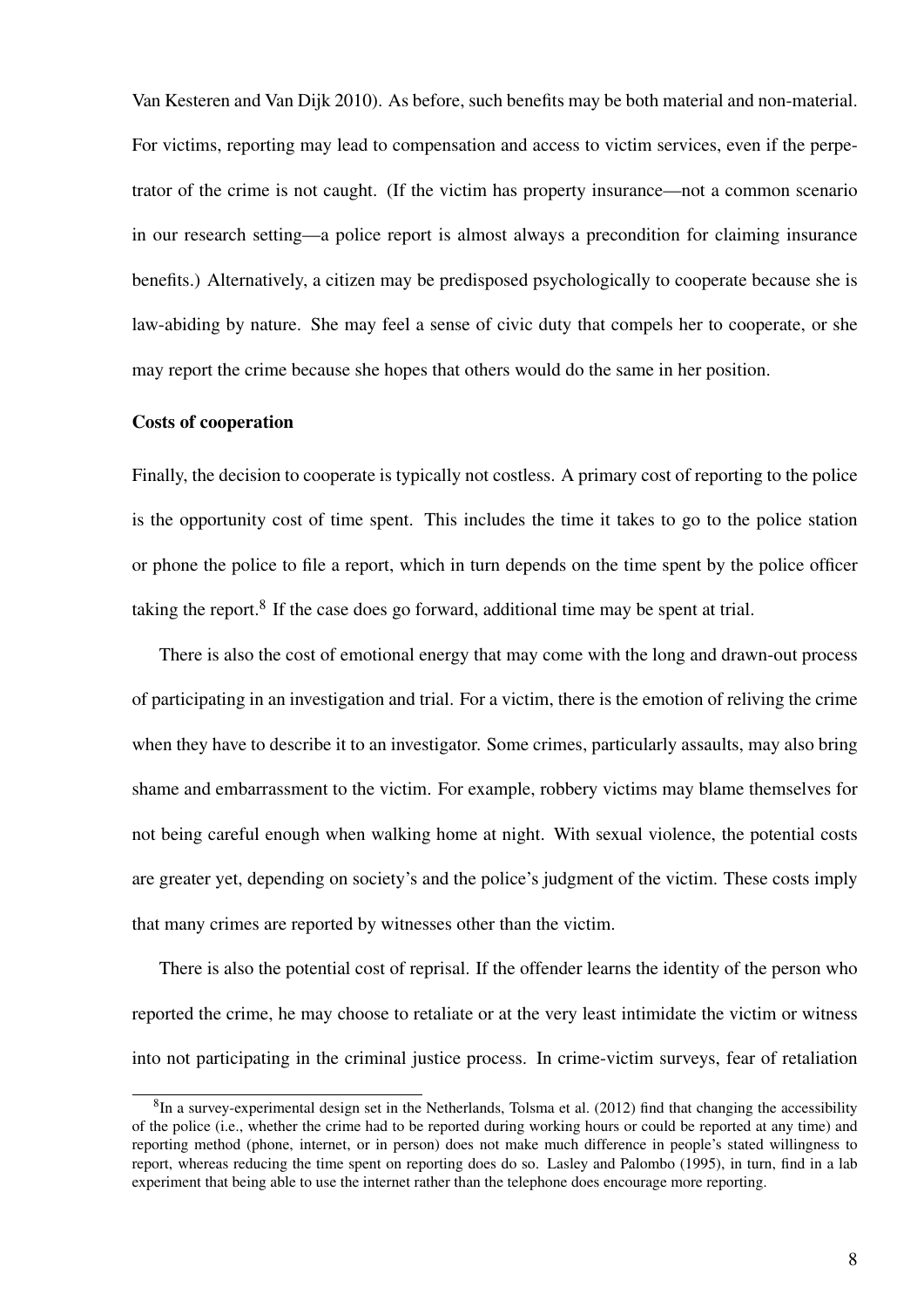is rarely mentioned as a reason that victims did not report crimes, but we do not know how that translates to bystanders' decisions (Van Kesteren and Van Dijk 2010).

A final cost may be social. In many cultures, there is a negative social stigma that accompanies cooperation with the police, including reporting (Ruback, et al. 1999). This may be particularly true in the post-Soviet context, where there is a long history of the state using ordinary citizens to inform on one another. The relationship between the victim or witness and the offender may also impact the likelihood of reporting if offenders are friends, neighbors or family members (Felson, Messner, and Hoskin 1999). In these cases the victim may wish to try to solve the problem on her own rather than involving the police so as not to bear the social cost of reporting on a friend or relative. Such issues are especially salient for crimes of domestic violence (Felson, Messner, Hoskin, and Dean 2002).

### 3 Theoretical framework

In this section, we develop a "calculus of cooperation" that draws on the three potential determinants of cooperation discussed in the previous section, and we use this theoretical framework to preview our empirical strategy.<sup>9</sup> Let *a* denote the decision to report a crime, where  $a = 1$  indicates that the citizen reports, whereas  $a = 0$  indicates that the citizen does not report. Reporting a crime may increase the probability that the crime is solved, where the benefit to the citizen of solving the crime is  $v \ge 0$ ; we normalize to zero the benefit of not solving the crime. In addition, the citizen may derive some benefit from cooperating with the police, independent of whether the crime is solved. We denote this benefit by  $r > 0$ . Finally, reporting a crime may be costly, where  $c > 0$ denotes the cost.

<sup>&</sup>lt;sup>9</sup>The discussion to follow bears a passing resemblance to Riker and Ordeshook's (1968) "calculus of voting." The empirical implications are quite different, however, as there is no *a priori* reason in our setting to expect the perceived likelihood that one's action makes a difference to be negligible: reporting a crime in which one may have uniquely valuable information is different from voting in a large electorate.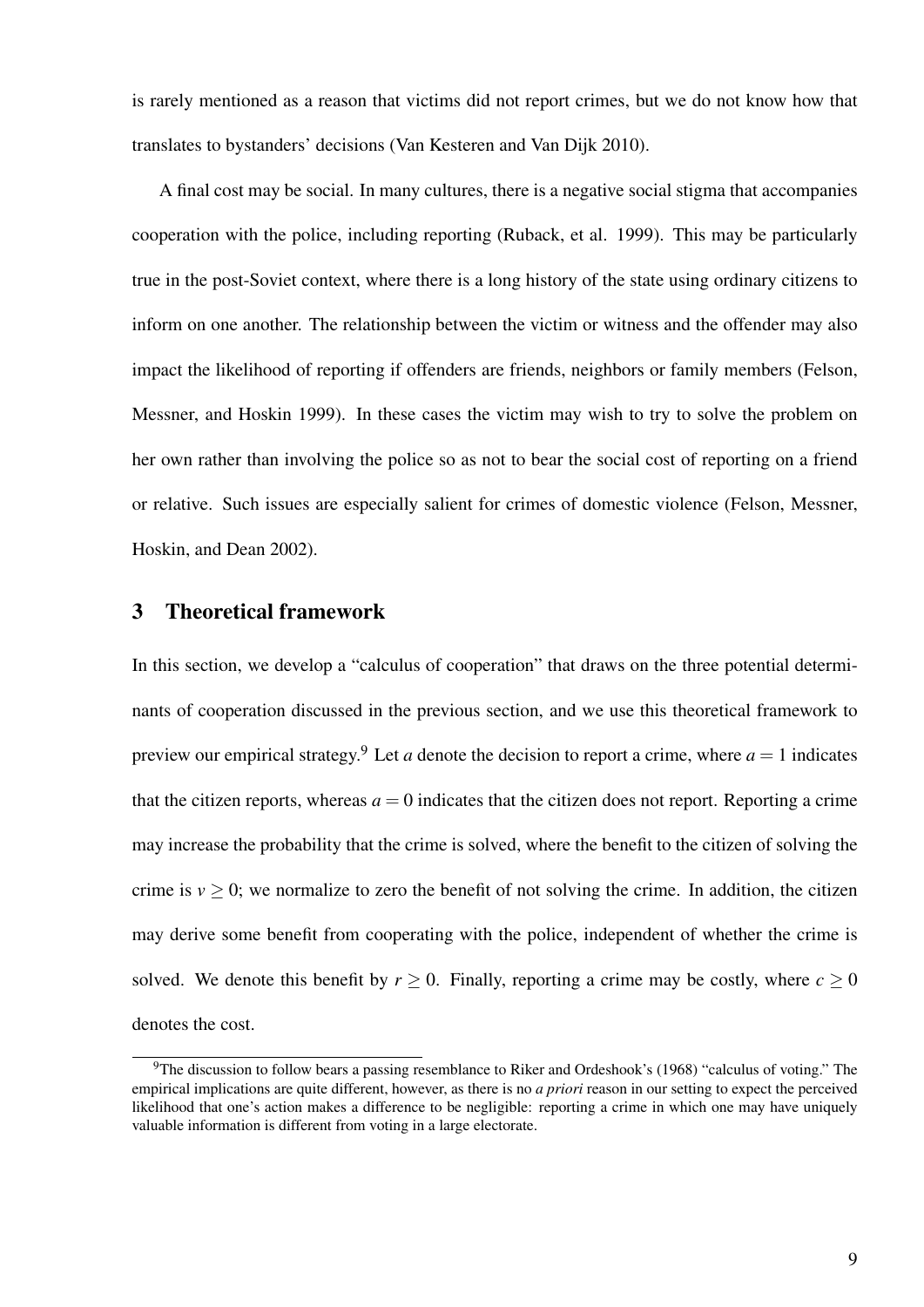The expected payoff to the citizen from reporting the crime is therefore

Pr(crime solved | 
$$
a = 1
$$
)  $\cdot$   $\nu$  + [1 – Pr(crime solved |  $a = 1$ )]  $\cdot$  0 +  $r$  –  $c$ .

The citizen receives the payoff *v* if and only if the crime is solved, whereas the payoff *r* is received and cost *c* incurred regardless of whether the crime is solved. (In this decision-theoretic framework, it is useful to think of the probabilities as subjective, that is, as the perceived probability that the crime will be solved, conditional on the citizen's action.) Similarly, the expected payoff from not reporting the crime is

$$
Pr(crime solved \mid a = 0) \cdot v + [1 - Pr(crime solved \mid a = 0)] \cdot 0.
$$

The citizen prefers to report the crime if the first expression is greater than the second, or

$$
[\Pr(\text{ crime solved} \mid a=1) - \Pr(\text{ crime solved} \mid a=0)] \cdot v \ge c - r. \tag{1}
$$

In words, the benefit of seeing the crime solved, weighted by the marginal probability that reporting the crime results in its being solved, must be greater than the cost of reporting the crime, net of any other benefits of doing so.

The purpose of our experimental design is to manipulate some elements of Condition 1 while holding others constant. For the sake of illustration, consider treatment *T* to be the benefit of solving the crime, where  $T = 0$  corresponds to the state where this benefit is low, and  $T = 1$ corresponds to the state where this benefit is high. Further, assume a linear probability model based on Condition 1, where the probability of reporting the crime, conditional on the treatment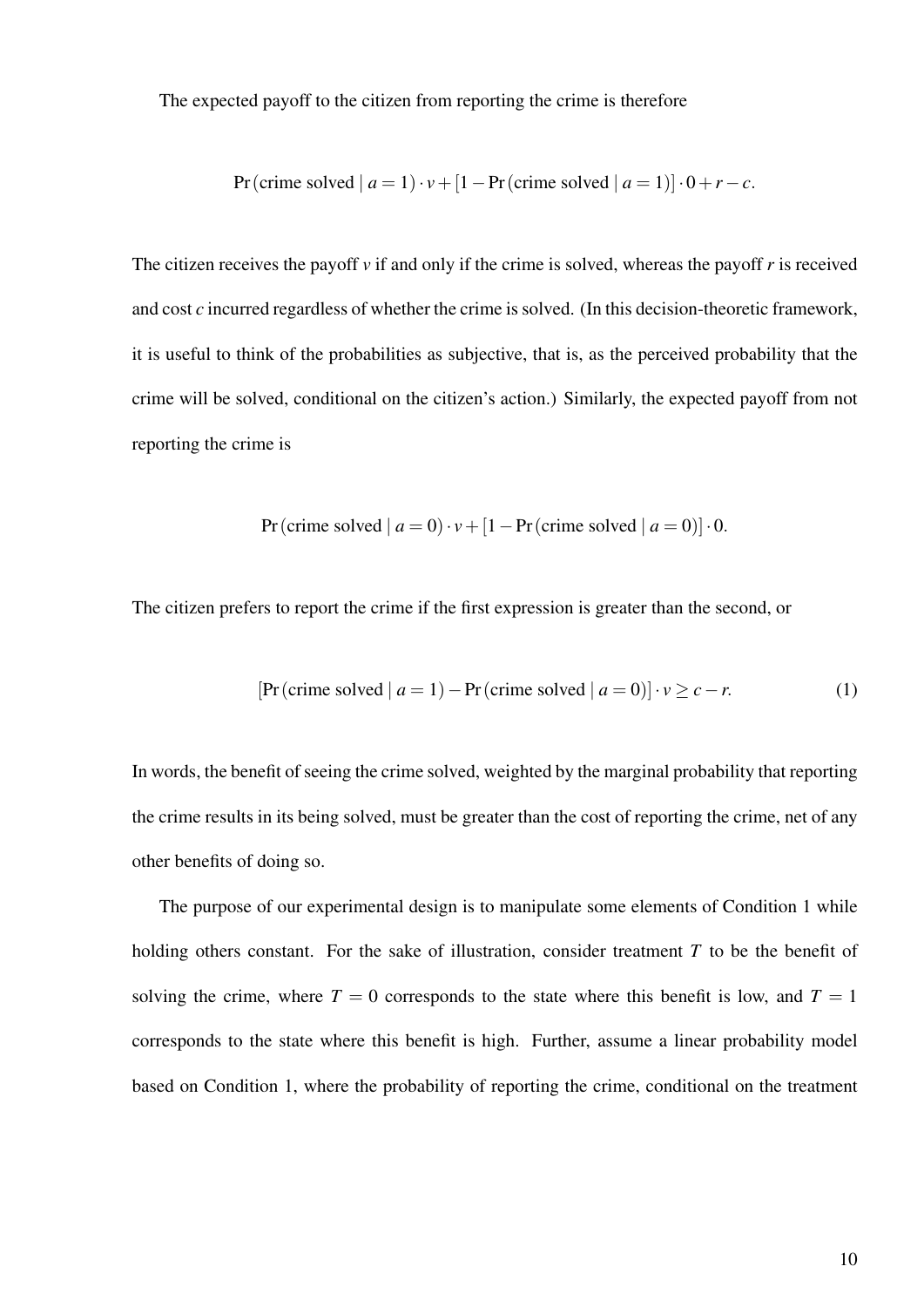$$
Pr (a = 1 | T = 0) = [Pr (prime solved | a = 1) - Pr (prime solved | a = 0)] \cdot v_0 + r - c + \varepsilon_0. \tag{2}
$$

$$
Pr(a=1 | T=1) = [Pr(crime solved | a=1) - Pr(crime solved | a=0)] \cdot v_1 + r - c + \varepsilon_1. \quad (3)
$$

The variables  $v_0$  and  $v_1$  represent the benefits of solving the crime in the states  $T = 0$  and  $T = 1$ , respectively, whereas  $\varepsilon_0$  and  $\varepsilon_1$  are stochastic terms.

The problem of causal inference is that for any particular citizen making a decision about whether to report a crime, we observe the decision only for the case where  $T = 0$  or  $T = 1$ , not for both simultaneously. Formally, the probability that the citizen reports the crime can be represented as a function of *T*, as follows:

$$
Pr(a=1) = (1 - T) \cdot Pr(a=1 | T = 0) + T \cdot Pr(a=1 | T = 1).
$$

Substituting in from Equations 2 and 3 gives

$$
Pr(a=1) = [Pr(crime solved | a=1) - Pr(crime solved | a=0)] \cdot v_0 + r - c
$$
  
+ [Pr(crime solved | a=1) - Pr(crime solved | a=0)] \cdot (v\_1 - v\_0) \cdot T \t(4)  
+  $\varepsilon_0 + (\varepsilon_1 - \varepsilon_0) \cdot T$ .

The causal effect of increasing the benefit from solving the crime *v* is the interactive effect of two terms: the (subjective) marginal probability that the crime is solved and the increase in the benefit of solving the crime. This illustrates that the treatment effect may be conditioned on contextual variables such as citizens' trust in the police to act on the information provided.

With observational data, it would be difficult to identify the causal effect of increasing the benefit of solving the crime, as in general the error term in Equation 4,  $\varepsilon_0 + (\varepsilon_1 - \varepsilon_0) \cdot T$ , will be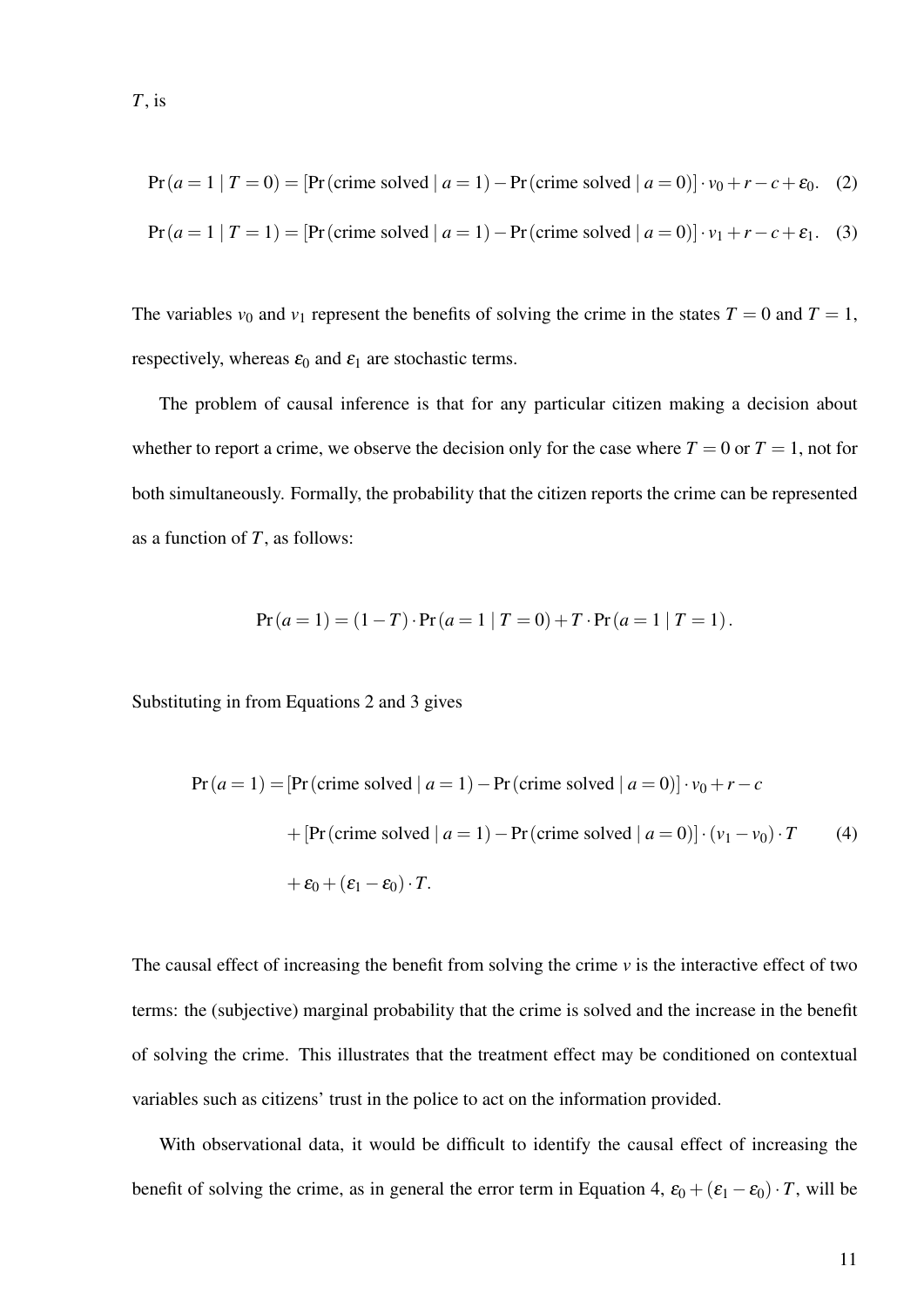correlated with the treatment variable *T*. In contrast, successful random assignment of manipulations ensures that *T* is independent of the probabilities given by Equations 2 and 3. In the following section, we describe the survey experiments used to manipulate various determinants of citizens' choice to cooperate with the police.

### 4 Data and design of survey experiments

As part of a larger project to explore citizen attitudes toward the police, we hired a leading polling firm based in Moscow to conduct a survey of 1,550 adult residents of Moscow in late  $2011$ .<sup>10</sup> The sample was designed to be representative of the city population. We employed a multi-stage stratification strategy, first establishing the proportion of respondents to be chosen in each of Moscow's ten administrative districts (*okrugi*) based on their share of the population. Within each administrative district, we selected from one to seven regions (*raiony*). The probability that each region was selected was weighted according to population. In all, we included 50 of Moscow's 123 regions in the sample. At the next stage, interviewers selected three to four electoral districts within each region and sampled households within each electoral district. We included quotas based on age and gender to ensure that women and the elderly were not overrepresented.<sup>11</sup>

Within the survey, we embedded a number of survey experiments, including three questions that manipulated the costs and benefits of reporting a crime to the police. As discussed in the previous section, randomized assignment of treatment in these survey experiments allows us to identify the impact of specific costs and benefits on the probability of reporting a crime to the police, independent of other variables discussed in the literature. (The appendix reports various checks on our randomization procedure.) We follow the literature by asking citizens to put themselves

 $10$ The Levada Center is one of the most respected polling agencies in Russia, with more than twenty years of experience and a long list of clients, including the World Bank, the EBRD, and many scholars from Europe and the United States. For more information, see www.Levada.ru.

<sup>&</sup>lt;sup>11</sup>Interviewers spoke with respondents face-to-face at their homes; the survey took place November 25 to December 25. Only one respondent per household took part in the survey, and the response rate of those who were contacted was 41 percent. Forty percent of those who took part in the survey were telephoned to check the accuracy of their responses as reported by the interviewers.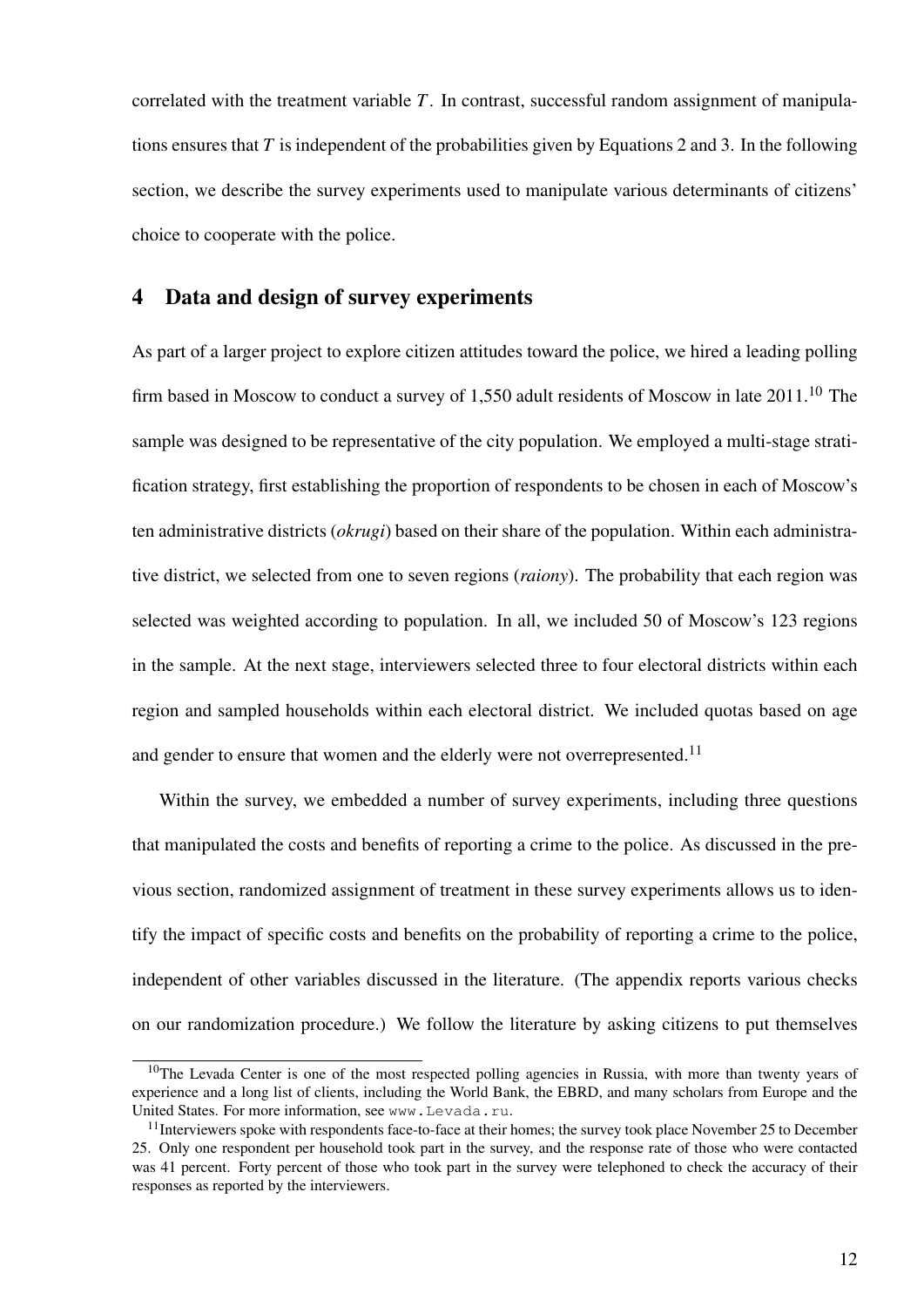in hypothetical scenarios; for obvious reasons, it is usually impractical to directly test citizens' reactions to such events.<sup>12</sup>

Two of our experimental questions ask our respondents to put themselves in the shoes of a bystander witnessing a crime. For reasons described above, many crimes are not reported by victims, but by bystander witnesses. In the first question we vary the severity of the crime and the identity of the offender, as follows:

#### Survey experiment 1

- 1. Suppose you saw a police officer taking a wallet and mobile phone from a drunkard who had fallen near a bus stop.
- 2. Suppose you saw a police officer beating a defenseless person.
- 3. Suppose you saw someone taking a wallet and mobile phone from a drunkard who had fallen near a bus stop.
- 4. Suppose you saw someone beating a defenseless person.

How likely is it that you would report this crime to the police?

- 1. Completely unlikely
- 2. Somewhat unlikely
- 3. Hard to say (50/50)
- 4. Somewhat likely
- 5. For certain

We anticipate that most respondents would view beating a defenseless person as a more severe crime than theft, potentially increasing the non-material benefits from reporting it (e.g., it increases public safety more if a violent offender is taken off the street). In terms of the theoretical framework in the previous section, we anticipate that the benefit to the citizen of solving the crime may be higher when the crime is violent. With respect to the identity of the offender, the costs of cooperation may be higher if reporting on a police officer, as a police officer may have greater ability to retaliate (anonymous reporting is not allowed in Russia, though whether the survey respondent knows this is unclear).<sup>13</sup> Negative perceptions of the police—that they protect their own, rather

<sup>&</sup>lt;sup>12</sup>One study in the U.S. did, however. Bickman and Helwig (1979) first surveyed subjects about the likelihood they would report shoplifting and then staged multiple shopliftings at a supermarket to see if intent matched behavior. It did: 78 percent of those who said they would report did so, whereas most of those who said they would not did not.

<sup>&</sup>lt;sup>13</sup>Unfortunately, due to an administrative error, the wording of "police officer" was slightly different for versions 1 and 2 of the question: "serzhant politsii" vs. "politseiskii," respectively, where "serzhant" is the third-lowest of 19 police ranks, and "politseiskii" is a generic term for any police officer. We have no *a priori* reason to suspect that respondents would perceive these as distinct categories.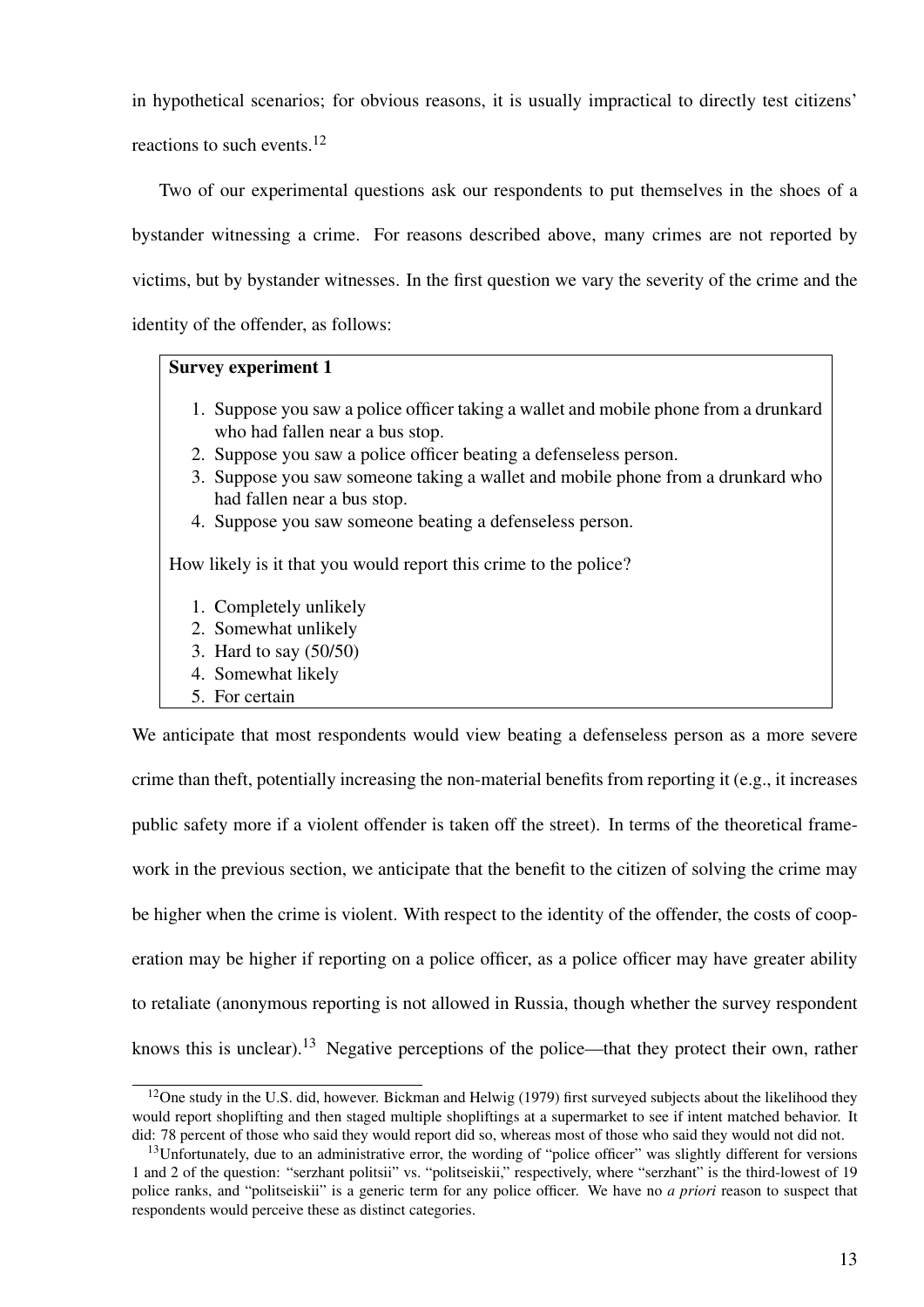than protecting the public—also imply that there may be a higher perceived likelihood that the of-

fense will go uninvestigated or unpunished, thereby lowering the (subjective) marginal probability

of success from reporting and attenuating the possible benefits of doing so.

In the second question, we investigate the impact of non-material and material benefits for reporting a crime, as follows:

#### Survey experiment 2

- 1. [No civic-duty frame or reward.]
- 2. Many people consider it their civic duty to report to the police if they have information about a crime that has been committed.
- 3. Imagine that there is a reward of 100,000 rubles for information leading to an arrest.
- 4. Many people consider it their civic duty to report to the police if they have information about a crime that has been committed. Imagine that there is a reward of 100,000 rubles for information leading to an arrest.

If you knew about a crime that had been committed, how likely is it that you would report it to the police?

- 1. Completely unlikely
- 2. Somewhat unlikely
- 3. Hard to say (50/50)
- 4. Somewhat likely
- 5. For certain

Despite the relatively high value of the material reward—similar to that in a program recently proposed by the Russian Interior Ministry, and roughly equivalent to 2.5 times an average monthly salary in Moscow—it is possible that perceptions of police corruption or inefficiency (corresponding in our model to a low marginal probability that reporting the crime results in its being solved) could render the reward ineffective. As discussed in Section 2, a further interesting question is whether material rewards crowd out intrinsic motivations, which for this question would imply that individuals would be less likely to report to the police in Scenario 4 than in Scenario 2.

Our final survey experiment asks what respondents would do if they were themselves the victim of a crime. In this question, we vary the severity of the crime (and thus the potential benefit from solving it) and the opportunity cost of time, as follows: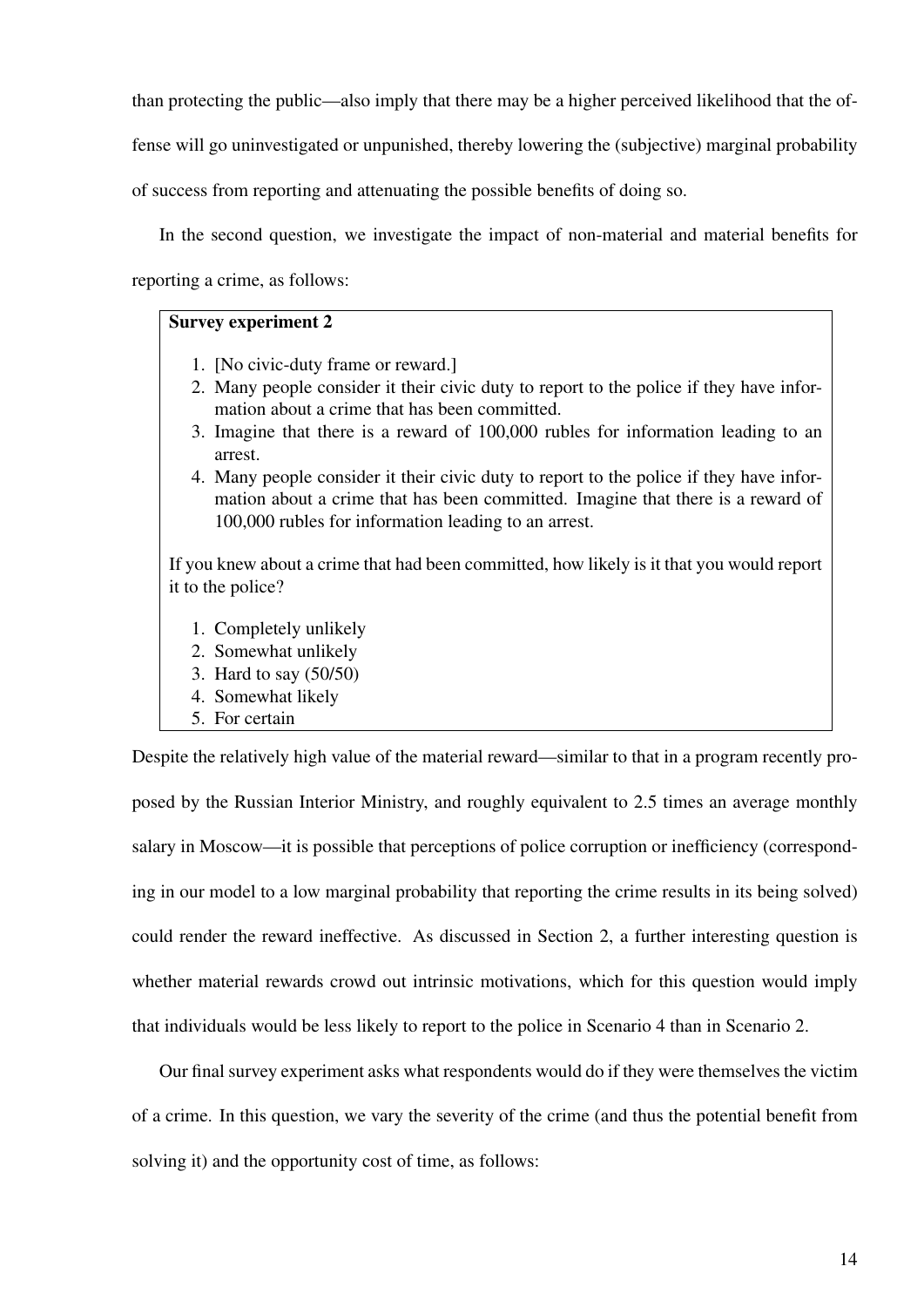#### Survey experiment 3

- 1. Suppose some robbers broke into your apartment and stole a few things of low value.
- 2. Suppose some robbers broke into your apartment and stole a few things of low value. You have a lot of other things to do this week.
- 3. Suppose some robbers broke into your apartment and stole a few things of high value.
- 4. Suppose some robbers broke into your apartment and stole a few things of high value. You have a lot of other things to do this week.

How likely is it that you would report this crime to the police?

- 1. Completely unlikely
- 2. Somewhat unlikely
- 3. Hard to say (50/50)
- 4. Somewhat likely
- 5. For certain

The phrasing "of low/high value" is intended to capture both the physical and sentimental value of the stolen objects, implying both material and non-material rewards from reporting the crime. The wording "a lot of other things to do," in turn, is meant to standardize the question across respondents of different incomes, employment states, and other demographic characteristics that could affect the opportunity cost of time (Bowles, et al. 2009).

### 5 Results

Following the conceptual discussion in Section 2 and theoretical framework in Section 3, we anticipate that the likelihood of reporting should be higher for more severe crimes and lower when citizens fear retaliation or anticipate that reporting would be unlikely to make a difference. Our results from the first survey experiment are consistent with these predictions. As Table 1 shows, citizens are most likely to say that they would report a crime when it involves a generic stranger (rather than policeman) beating a defenseless person (rather than stealing a wallet and mobile phone). Averaging across all possible responses, the mean respondent reports that she would be "somewhat likely" (4.06 on a 5-point scale) to report the crime. This result is about 0.4 higher than the next highest cell, a difference that is statistically significant at  $p = 0.01$ . In turn, the crime least likely to provoke a response is a police officer engaging in petty theft  $(3.18 \text{ on a 5-point scale})$ ,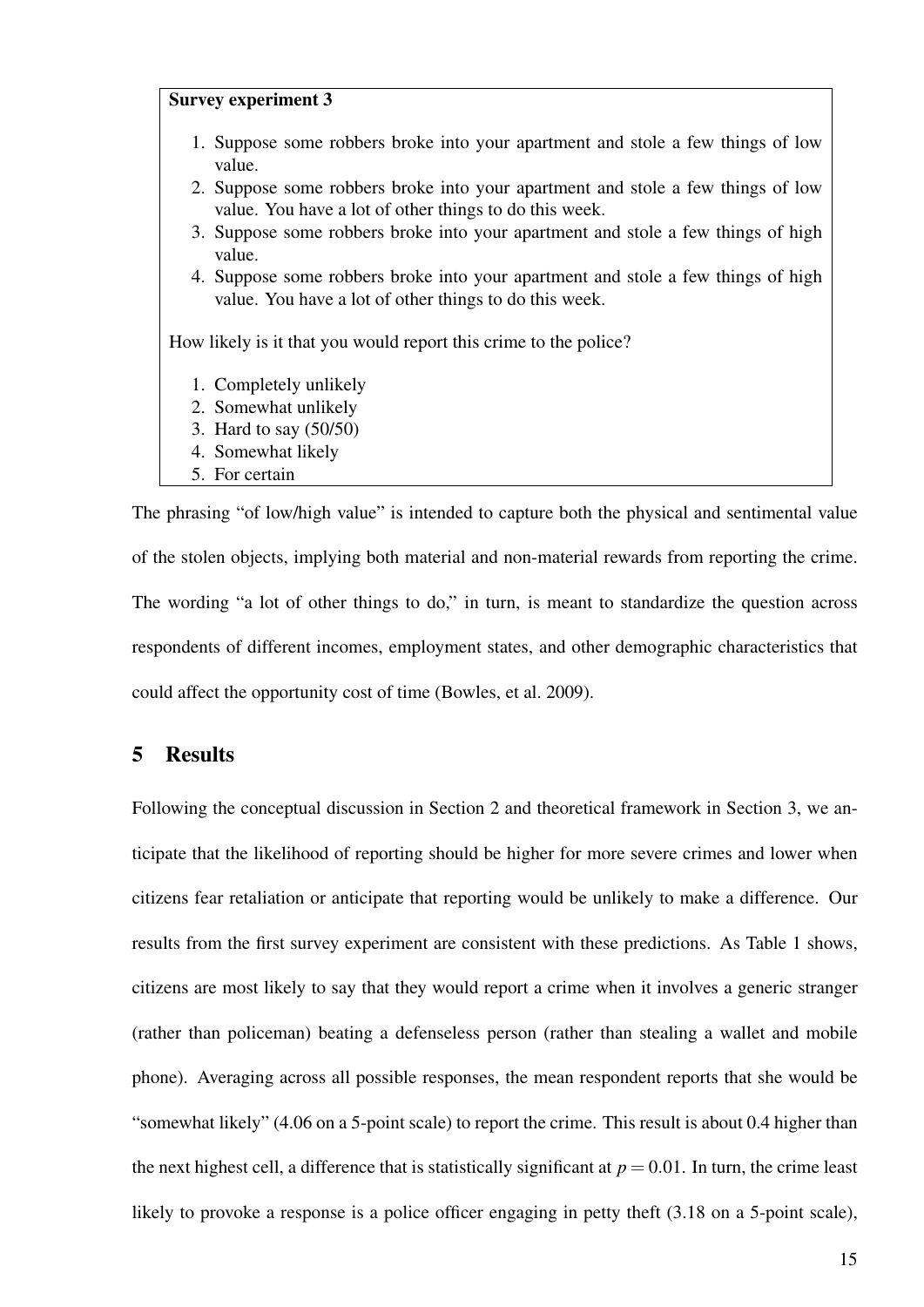with nearly a full standard deviation separating the mean response for this group from that for the "police beating" treatment. Other combinations falls between these two extremes.

Direct examination of the distributions of responses to this question in each of the four experimental groups support this statistical finding, as shown in Figure 1. Respondents given the "stranger beating" version of the question are more likely than those in any other group to say that it is "somewhat likely" or "for certain" that they would report the crime. Non-response, depicted with triangles in the "NR" column, is also marginally lower for this experimental group than for any other. Respondents receiving the "policeman stealing" treatment, in contrast, are most likely to say that it is "completely unlikely" or "somewhat unlikely" that they would cooperate with the police.

Table 2 presents results for our second survey experiment, where we manipulate non-material and material benefits from reporting the crime. Conditional on being provided the "civic duty" frame, the presence of a monetary reward provides a substantively small rise in average willingness to report that is statistically significant at the 10% level. (Thus, we find no evidence of crowding out of intrinsic motivations by monetary rewards.) There is no significant difference when conditioning on the absence of the civic duty frame. These small differences are consistent with the possibility, discussed above, that perceptions of police corruption or inefficiency render even sizable rewards ineffective. That said, it is important to stress that the mean respondent in all four experimental groups reports that she is more likely than unlikely to report the crime to the police.

Conditional on no reward having been offered, the civic-duty frame itself actually appears to decrease willingness to report. It is possible that being reminded of civic duty evokes negative associations in a post-authoritarian context, though the difference in mean responses is not large. As Figure 2 illustrates, the response patterns are in fact quite similar across the four experimental groups. In general, it is hard to make a case that either non-material or material benefits make a strong difference in citizens' willingness to cooperate with the police.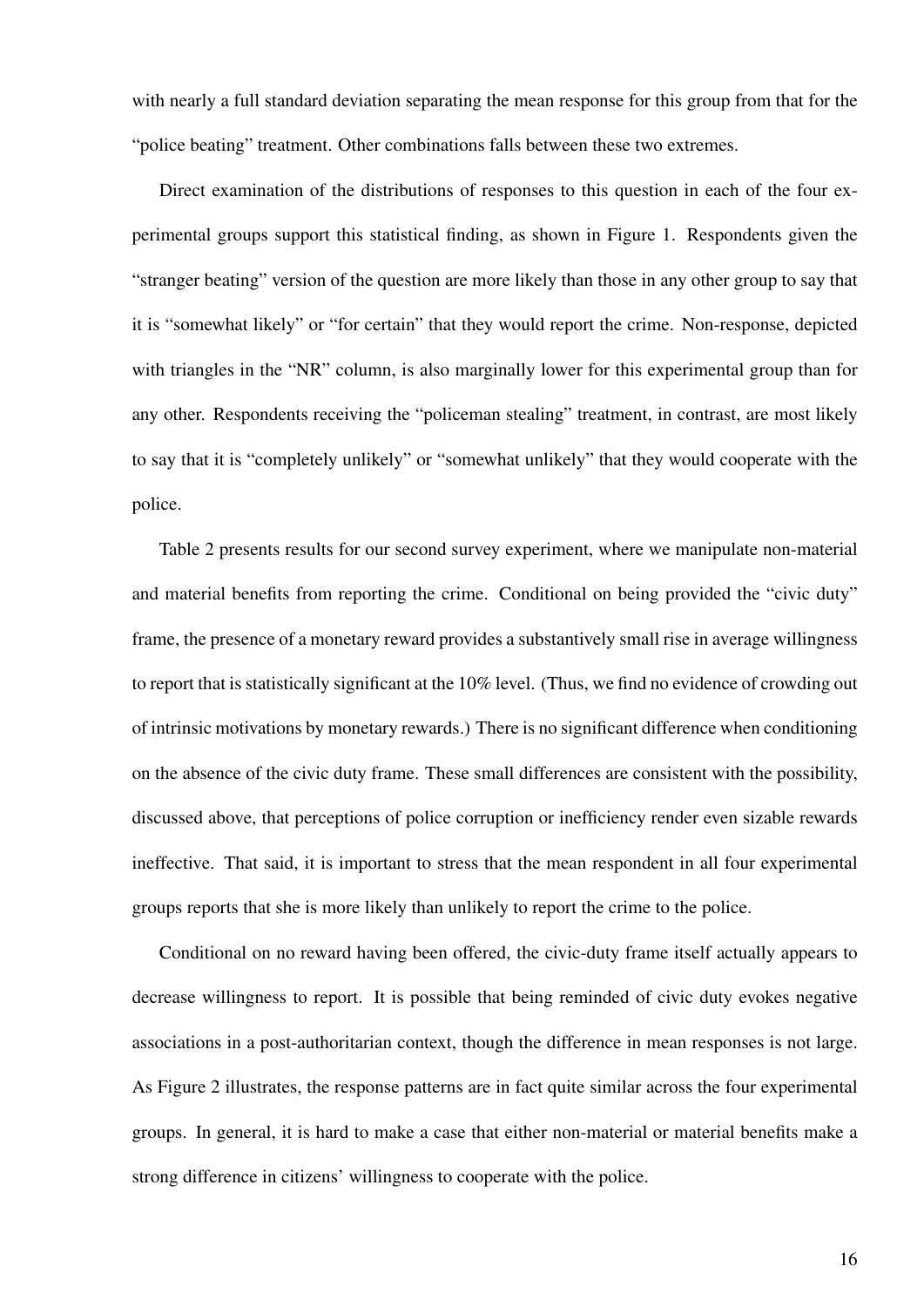Our first two survey experiments suggest that bystanders are likely to respond to the severity and perpetrator of the crime, but only weakly to other motivators. What about when the potential cooperator is the victim? As Table 3 demonstrates, respondents are far more likely to say that they would report a crime when items of "high value" rather than "low value" are stolen. Figure 3 illustrates that this difference is driven by a sharp increase in the percentage of respondents who say they would report the crime "for certain," at the expense of those who state that it is "somewhat unlikely" or "hard to say" that they would report the crime.

In contrast, there is no evidence that the opportunity cost of time plays a strong role in explaining variation in cooperation with the police. Regardless of the severity of the crime, respondents who are told that they "have a lot of other things to do" are no less likely to say that they would report a crime to the police. Although it is possible in principle that citizens believe that reporting will take little time, such that it does not matter whether they are busy, this seems implausible in the Russian context, where unwieldy bureaucracy permeates most aspects of daily life.

Given our survey-experimental design, there is little reason to expect that these qualitative results would differ substantially were we to condition on demographic characteristics. Tables A1–A3 verify that this is the case. Column (3) of each table reproduces the  $2 \times 2$  tables reported above in a regression framework; Columns (1) and (2) present results for the two treatments taken one at a time. Columns  $(4)$ – $(6)$ , in turn, present the analogous regressions when conditioning on a host of covariates. As expected, there is little difference from the results reported in Columns  $(1)–(3)$ .

Our three survey experiments thus provide a consistent picture. The severity of the crime matters a great deal for whether citizens choose to cooperate with the police, as does the identity of the perpetrator of the crime. Other factors often discussed in the non-experimental literature material rewards, perceptions of civic duty, the opportunity cost of time—seem to matter little. We discuss the implications of these results in the concluding section.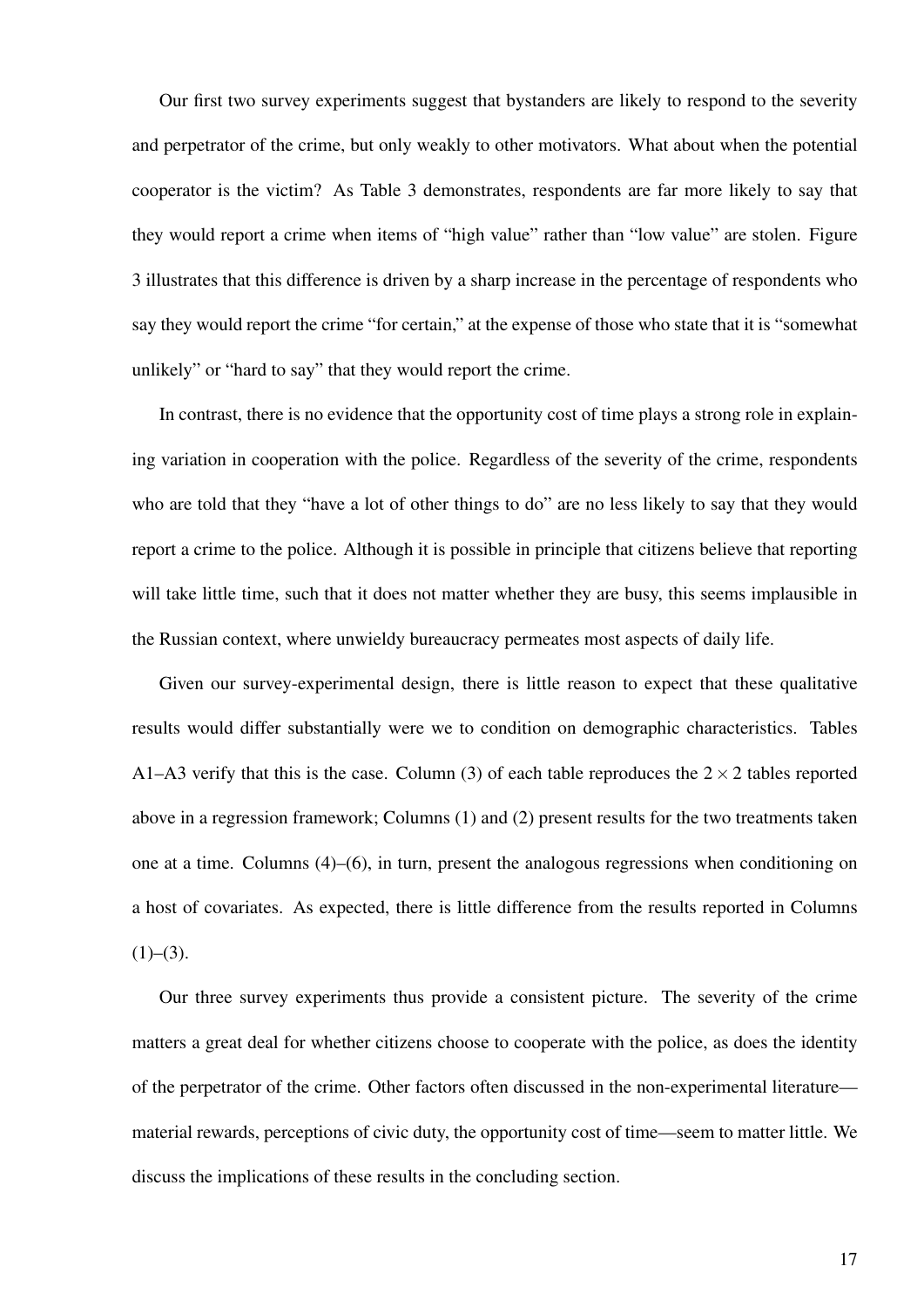### 6 Conclusions

Using data from three survey experiments conducted in Moscow, Russia in 2011, we examine the stated willingness of citizens to report a crime to the police. Both bystanders and victims are more likely to report serious crimes to the police, and bystanders are less likely to report crimes committed by the police than by generic strangers. Being told of a monetary reward or primed to think about one's civic duty has little impact on respondents' expressed likelihood of cooperating with the police, as does being primed to think about the time that would be spent reporting a crime.

These results build on a large literature that mostly exploits observational data to identify correlates of individuals' willingness to report crimes. As in that work, the severity of the crime emerges as a key determinant of reporting behavior in our survey experiments.<sup>14</sup> At the same time, the identity of the perpetrator has not been much emphasized in existing work, and to our knowledge no previous research has identified differences in reporting behavior depending on whether the perpetrator was himself part of the state apparatus.

Most striking, however, is what does not matter for individuals' stated willingness to report crimes. Among the various factors that we study, it is precisely those that might be manipulated to encourage greater reporting—material rewards, appeals to civic duty, or the time required to report a crime—that show the least effect. Although further study is necessary, these preliminary results suggest some skepticism about the ability of authorities to easily engineer cooperation with the state.

Our findings do, however, suggest a narrow opening through which citizens might be encouraged to report crimes to the police. Given that respondents are substantially less likely to report crimes perpetrated by those close to power, greater attention might be given to ensuring that citizens who do report such crimes are protected. Although the existing literature suggests that anony-

 $14$ Kury et al. (1999: 126) suggest that there has not been much recent research on crime reporting because most people have "generally acquiesced to Skogan's 'seriousness' problem."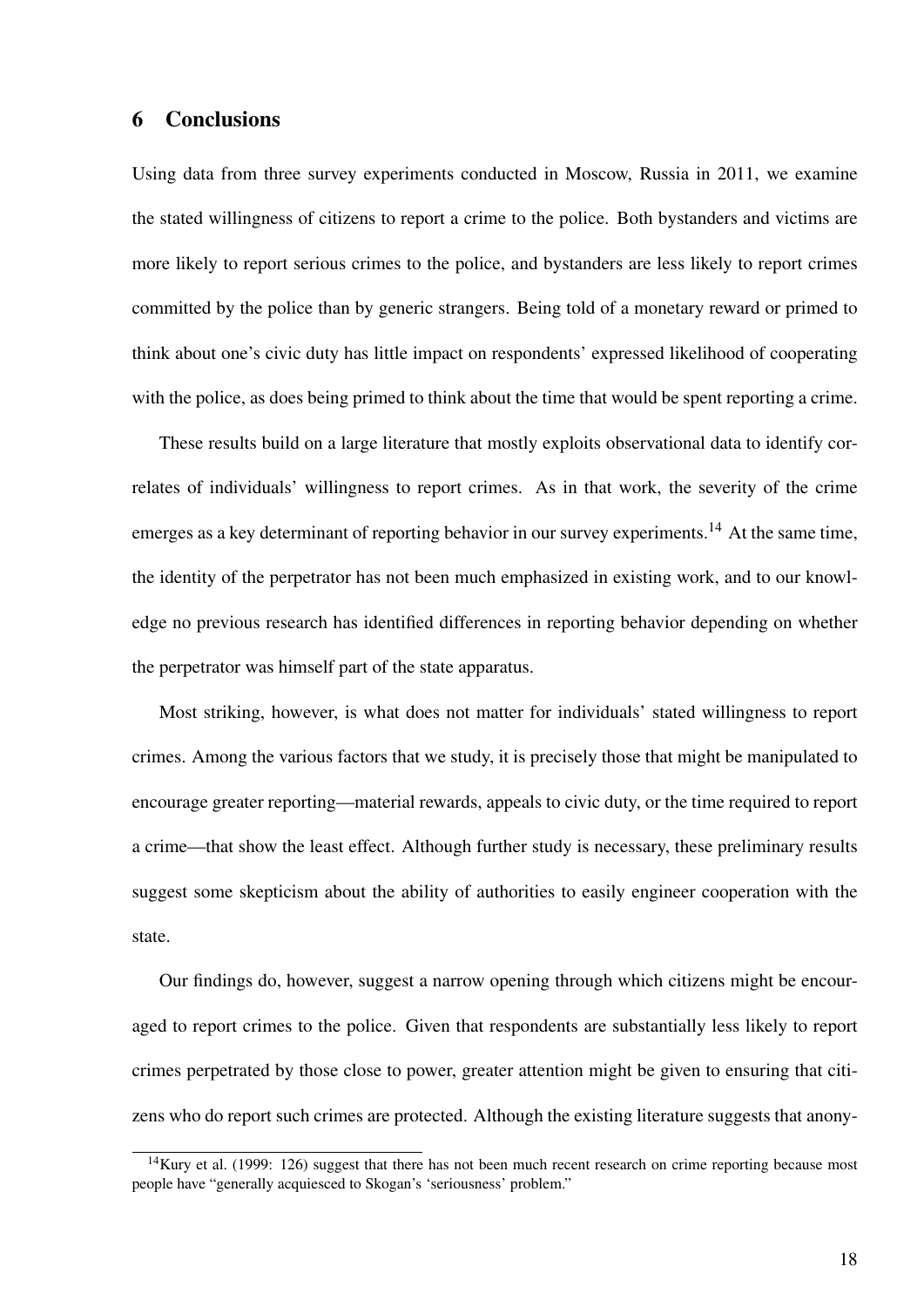mous reporting plays little role is encouraging cooperation (Bickman and Helwig 1979; Tolsma, et al. 2012), previous studies been carried out in countries with far greater trust in the police than is evident in Russia. Exploring cooperation with the state in such environments should be a continued topic of social inquiry.

## Appendix: Randomization checks

The internal validity of our survey experiment results depends on successful randomization of respondents into our experimental groups. This procedure, if successfully implemented, ensures that—in expectation—respondents are identical in all observed and unobserved characteristics (which are potential confounders if they are strongly correlated with our outcome measures). A check of the randomization procedure can be done to provide suggestive evidence for or against egregious administrative error, but beyond this basic function, such a check cannot tell us anything about the credibility of our results or "balance" on unobserved characteristics. The *p*-values obtained from the statistical tests in our results section already include the possibility that we have simply obtained a "bad draw" (Imai, King and Stuart 2008; Mutz and Pemantle 2011).

In order to attempt to identify possible egregious administrative error in the conduct of our randomization procedure, we run a series of chi-squared tests and also show the distribution of *p*values from all combinations of *t*-tests. The chi-squared test indicates whether there is statistically significant variation in the full cross-tabulation of responses to a given covariate over assignment to experimental groups in a given survey experiment. The results from 33 chi-squared tests for eleven variables (the covariates in Tables A1–A3, plus measures of trust in and satisfaction with the police) are shown in Table A4 as *p*-values. As with any other hypothesis test, we would expect 10% of *p*-values to be statistically significant at the 10% level by random chance. In our case, five of our *p*-values—about 15% of the total—are significant at this level.

In addition to testing for statistically significant variation over the entire cross-tabulation, we can test for the significance of difference-in-means tests between each of the six possible exper-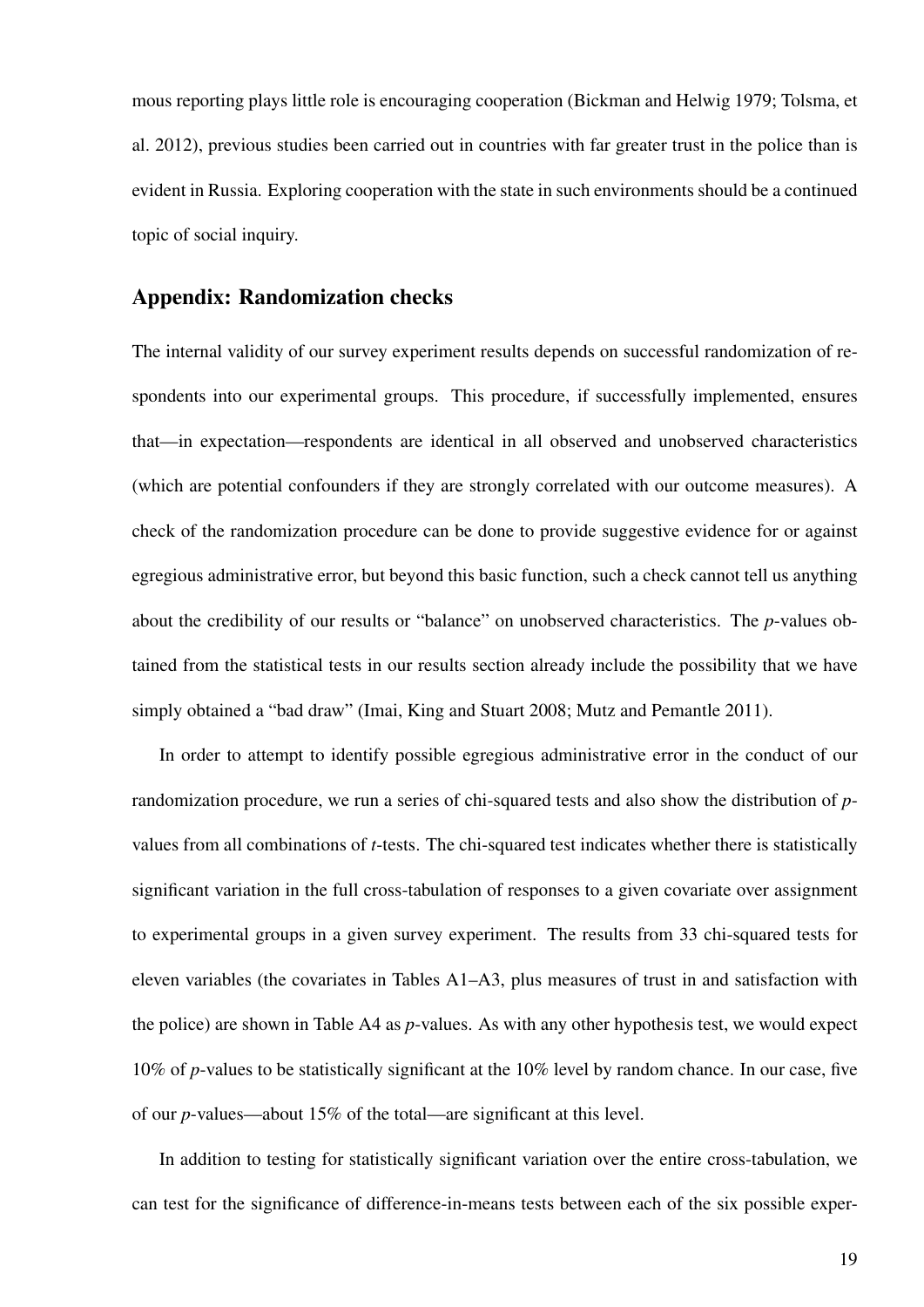imental group pairings. Pooling the *p*-values from all 198 such *t*-tests (11 questions, 6 group pairings, 3 experimental questions), Figure A1 shows that there is no indication that our randomization procedure has failed. The proportion of statistically significant *p*-values is quite close to what we would predict to arise by chance.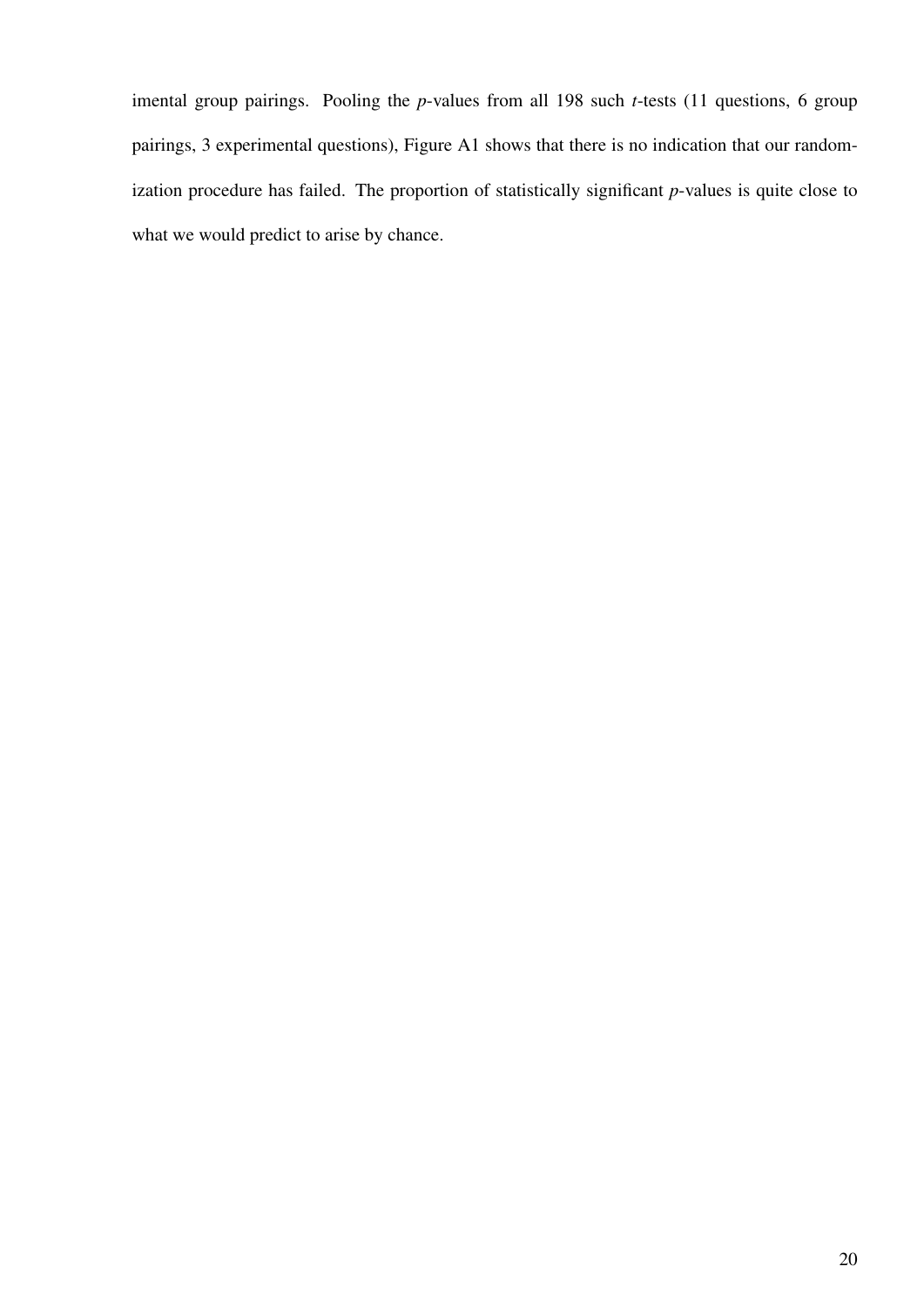## References

- Bennett, Richard R., and R. Bruce Wiegand. 1994. "Observations on Crime Reporting in a Developing Nation." *Criminology*. 32(1):135–148.
- Bickman, Leonard, and Helen Helwig. 1979. "Bystander Reporting of a Crime." *Criminology*. 17(3):283–300
- Birkbeck, Christopher, Luis G. Gabaldon, and Gary LaFree. 1993. "The Decision to Call the Police: A Comparative Study of the US and Venezuela." *International Criminal Justice Review*. 3(1):25-43.
- Block, Richard. 1974. "Why Notify the Police: The Victim's Decision to Notify the Police of an Assault." *Criminology*. 11(4):555–569.
- Bouten, Esther, Heike Goudriaan, and Paul Nieuwbeerta. 2002. "Criminal Victimization in Seventeen Industrialized Countries." In Paul Nieuwbeerta, ed., *Crime Victimization in Comparative Perspective. Results from the International Crime Victims Survey, 1989-2000*. The Hague: Boom Legal Publishers.
- Bowles, Roger, Maria Garcia Reyes, and Nuno Garoupa. 2009. "Crime Reporting Decisions and the Cost of Crime." *European Journal of Criminal Policy Research*. 15(4):365–377.
- Bureau of Justice Statistics. 2003. *Reporting Crime to the Police, 1992–2000*. Washington, DC: U.S. Department of Justice.
- Carcach, Carlos. 1997. *Reporting Crime to the Police*. Australia: Australian Institute of Criminology.
- Conaway, Mark R., and Sharon L. Lohr. 1994. "A Longitudinal Analysis of Factors Associated with Reporting Violent Crimes to the Police." *Journal of Quantitative Criminology*. 10(1):23– 39.
- Felson, Richard B., Steven F. Messner, and Anthony W. Hoskin. 1999. "The Victim-Offender Relationship and Calling the Police in Assaults." *Criminology*. 37(4):931–947.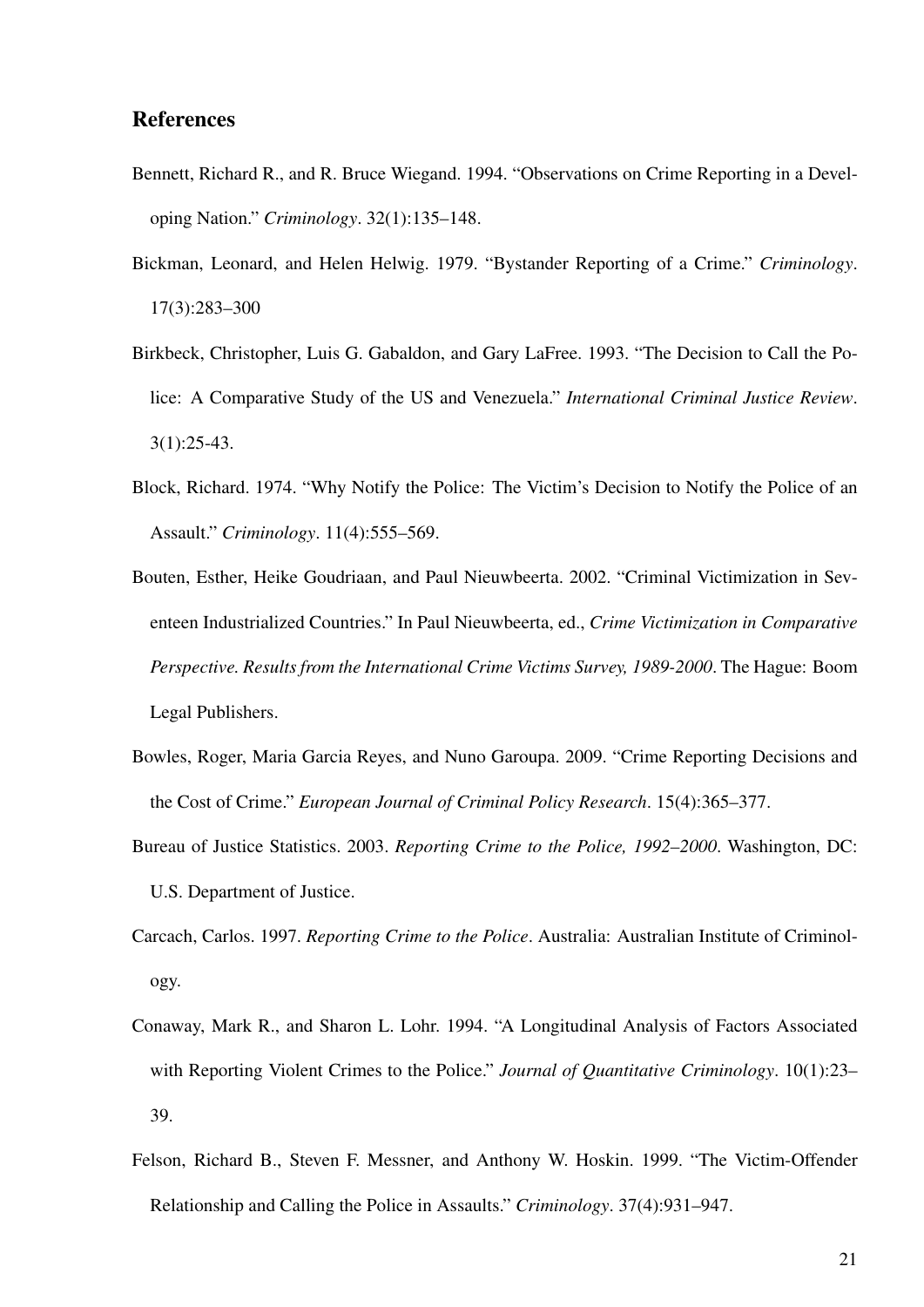- Felson, Richard B., Steven F. Messner, Anthony W. Hoskin, and Glenn Deane. 2002. "Reasons for Reporting and Not Reporting Domestic Violence to the Police." *Criminology*. 40(3):617–647.
- Gehlbach, Scott. 2008. *Representation Through Taxation: Revenue, Politics, and Development in Postcommunist States*. New York: Cambridge University Press.
- Gerber, Theodore, and Sarah Mendelson. 2008. "Public Experiences of Police Violence and Corruption in Contemporary Russia: A Case of Predatory Policing?" *Law and Society Review*.  $42(1):1-43.$
- Gottfredson, Michael R., and Don M. Gottfredson. 1987. *Decision Making in Criminal Justice: Toward the Rational Exercise of Discretion, 2nd ed*. New York: Plenum Press.
- Goudriaan, Heike. (2006). *Reporting Crime: Effects of Social Context on the Decision of Victims to Notify the Police*. Veenendaal, Netherlands: Universal Press.
- Goudriaan, Heike, James P. Lynch, and Paul Nieuwbeerta. 2004. "Reporting to the Police in Western Nations: A Theoretical Analysis of the Effect of Social Context." *Justice Quarterly*. 21(4):933–970.
- Goudriaan, Heike, and Paul Nieuwbeerta. 2007. "Contextual Determinants of Juveniles' Willingness to Report Crimes: A Vignette Experiment." *Journal of Experimental Criminology.* 3(2):89– 111.
- Imai, Kosuke, Gary King, and Elizabeth Stuart. 2008. "Misunderstandings between Experimentalists and Observationalists about Causal Inference." *Journal of the Royal Statistical Society: Series A*. 171(2):481–502.
- Kury, Helmut, Raymond H. C. Teske, Jr., and Michael Wurger. 1999. "Reporting of Crime to the Police in the Federal Republic of Germany: A Comparison of the Old and the New Lands." *Justice Quarterly*. 16(1):123–151.
- Lasley, James R., and Bernadette Jones Palombo. 1995. "When Crime Reporting Goes High-Tech: An Experimental Test of Computerized Citizen Response to Crime." *Journal of Criminal Justice*.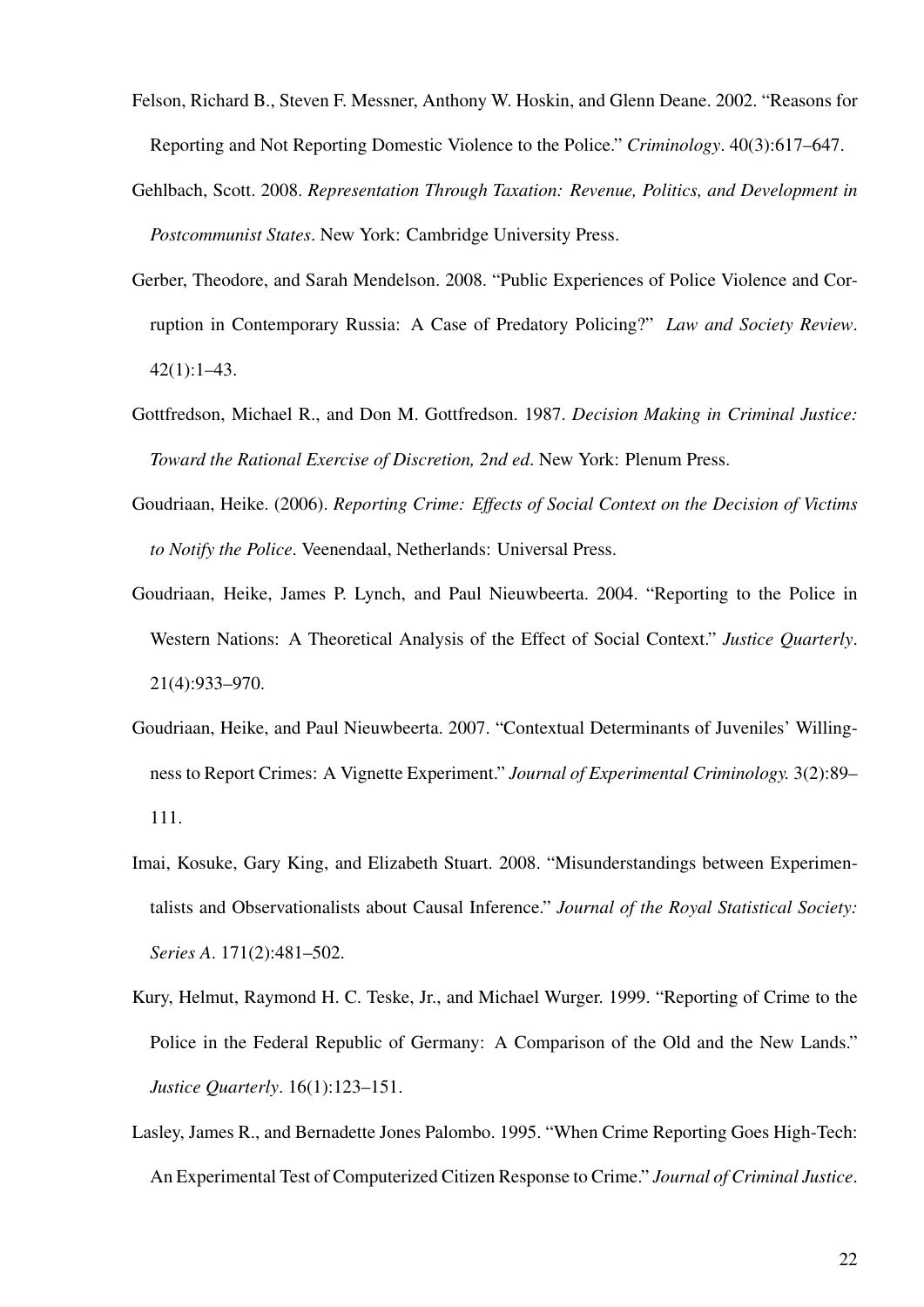- Levi, Margaret. 1988. *Of Rule and Revenue*. Berkeley: University of California Press.
- ———. 1997. *Consent, Dissent, and Patriotism*. New York: Cambridge University Press.
- Lieberman, Evan. 2003. *Race and Regionalism in the Politics of Taxation in Brazil and South Africa*. New York: Cambridge University Press.
- Lynch, James P., and Mona J. E. Danner. 1993. "Offense Seriousness Scaling: The Limits of the Scenario Method." *Journal of Quantitative Criminology*. 9(3):309–322.
- McCarthy, Lauren. 2011. *Trafficking (In)justice. Law Enforcement's Response to Human Trafficking in Russia*. Ph.D. dissertation, University of Wisconsin–Madison.
- Mutz, Diana, and Robin Pemantle. 2011. "The Perils of Randomization Checks in the Analysis of Experiments." Unpublished manuscript.

North, Douglass C. 1981. *Structure and Change in Economic History*. New York: Norton.

- Riker, William H., and Peter C. Ordeshook. 1968. "A Theory of the Calculus of Voting." *American Political Science Review*. 62(1):25-42.
- Ruback, R. Barry, Kim S. Menard, Maureen S. Outlaw, and Jennifer N. Shaffer. 1999. "Normative Advice to Campus Crime Victims: Effects of Gender, Age, and Alcohol." *Violence and Victims*. 14(4):381–396.
- Skogan, Wesley G. 1984. "Reporting Crimes to the Police: The Status of World Research." *Journal of Research in Crime and Delinquency*. 21(2):113–137.
- Soares, Rodrigo. 2004. "Crime Reporting as a Measure of Institutional Development." *Economic Development and Cultural Change*. 52(4):851–871.
- Tolsma, Jochem, Joris Blaauw, and Manfred te Grotenhuis. 2012. "When Do People Report Crime to the Police? Results from a Factorial Survey Design in the Netherlands, 2010." *Journal of Experimental Criminology*. 8(2):117–134.

Van Kesteren, John, and Jan Van Dijk. 2010. "Key Victimological Findings from ICVS." in Shlomo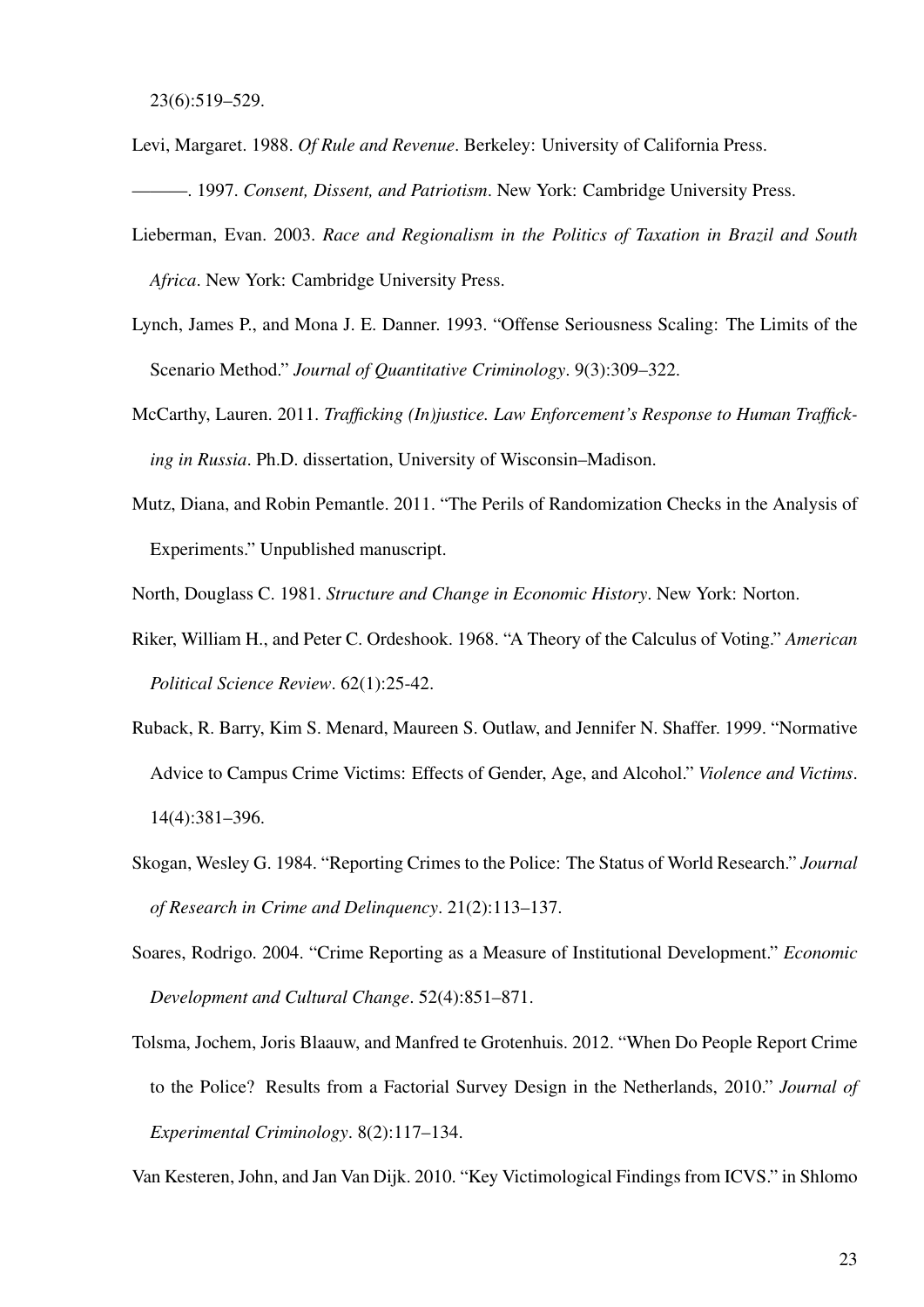Giora Shoham, Paul Knepper, Martin Kett, eds. *International Handbook of Victimology*. Routledge: New York.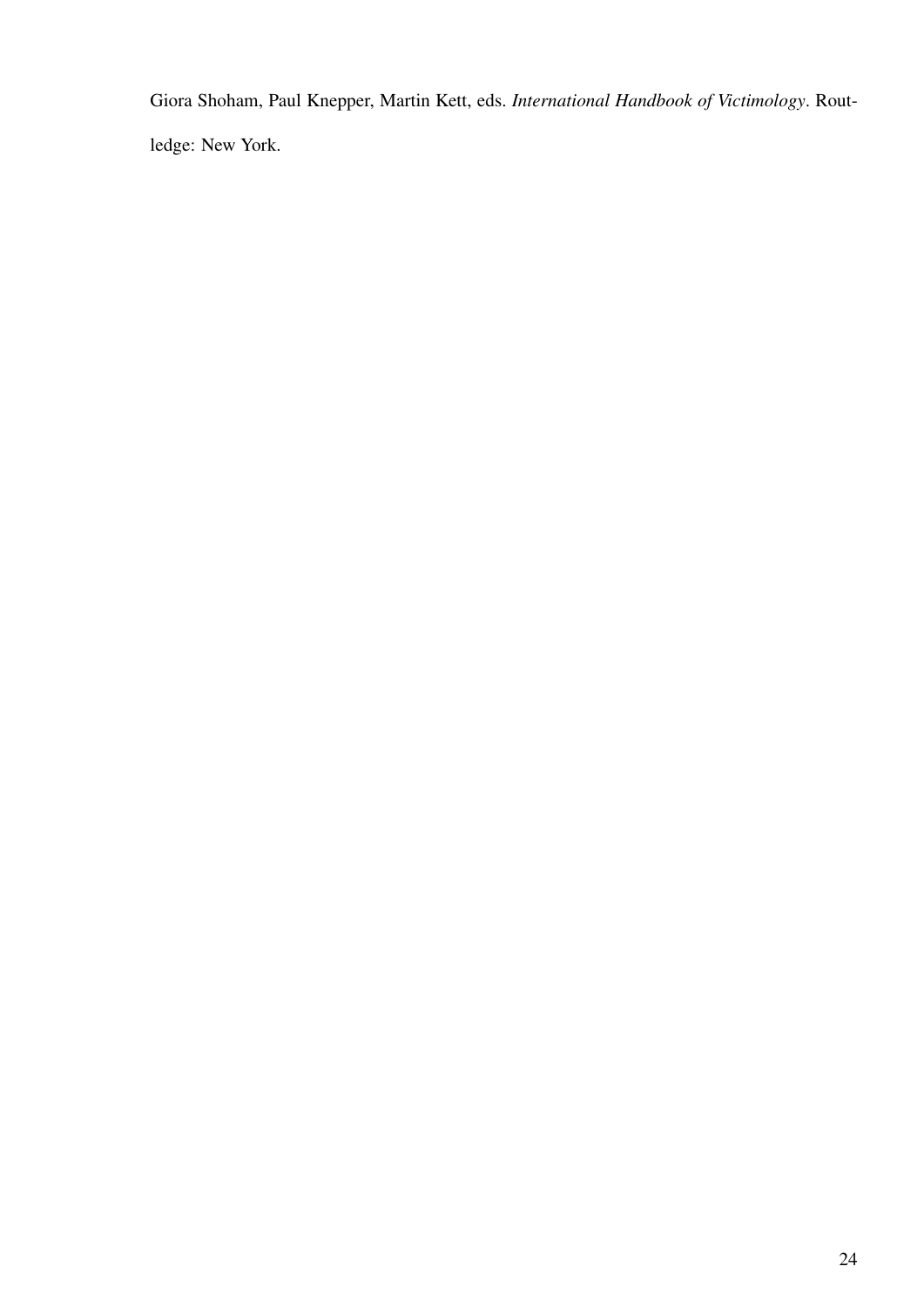|                   |                       |                 | <b>Difference</b> |
|-------------------|-----------------------|-----------------|-------------------|
|                   | <b>Police officer</b> | <b>Stranger</b> | in means          |
| <b>Stealing</b>   | 3.18                  | 3.49            | $0.31***$         |
|                   | (1.17)                | (1.08)          | (0.08)            |
| <b>Beating</b>    | 3.68                  | 4.06            | $0.38***$         |
|                   | (1.12)                | (0.93)          | (0.08)            |
| <b>Difference</b> | $0.50***$             | $0.57***$       | $0.88^{***}$      |
| in means          | (0.08)                | (0.07)          | 0.08)             |

Table 1: Crime severity and perpetrator identity

Note: Cells report (differences in) means on 1–5 scale and standard errors.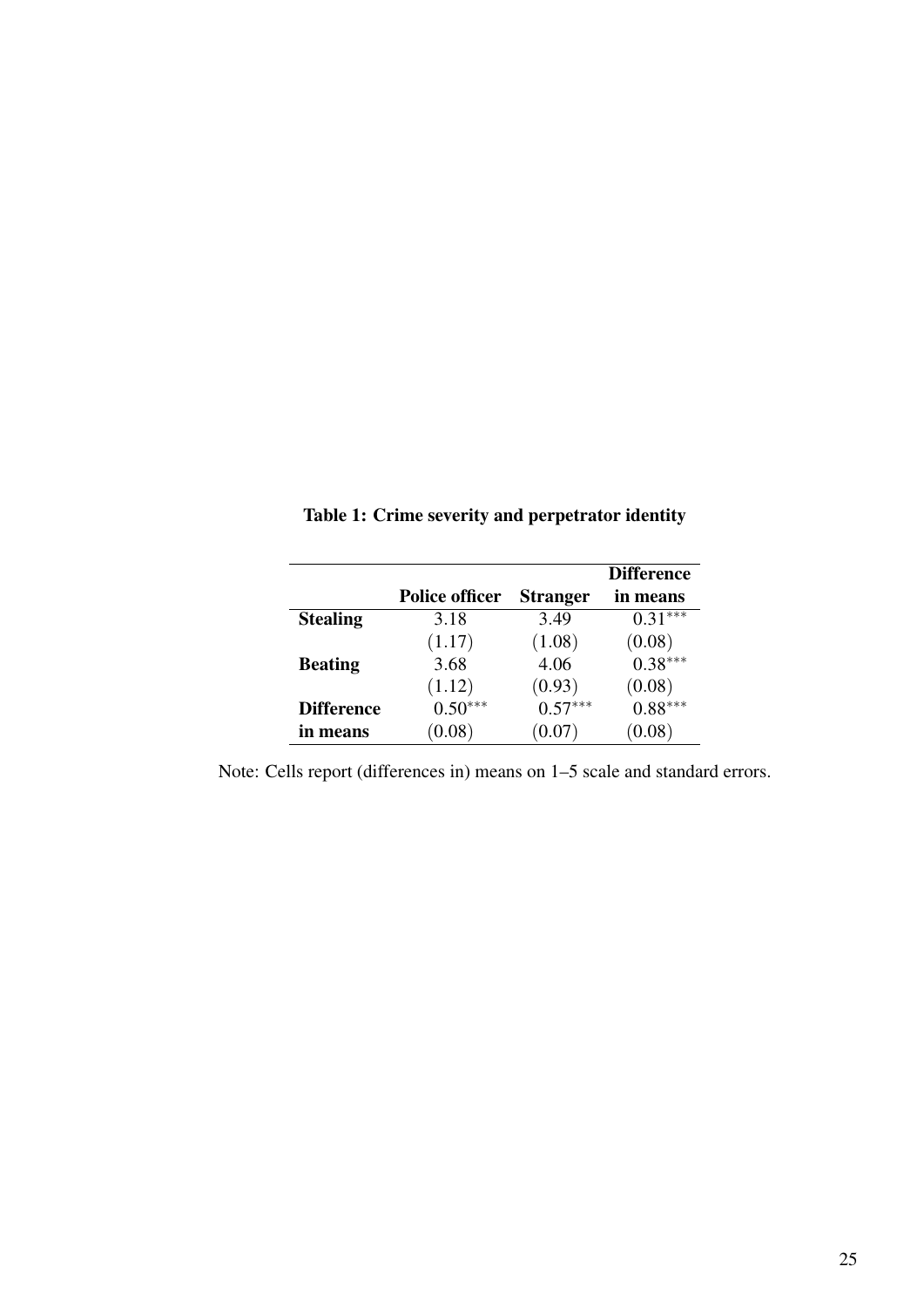

Figure 1: Crime severity and perpetrator identity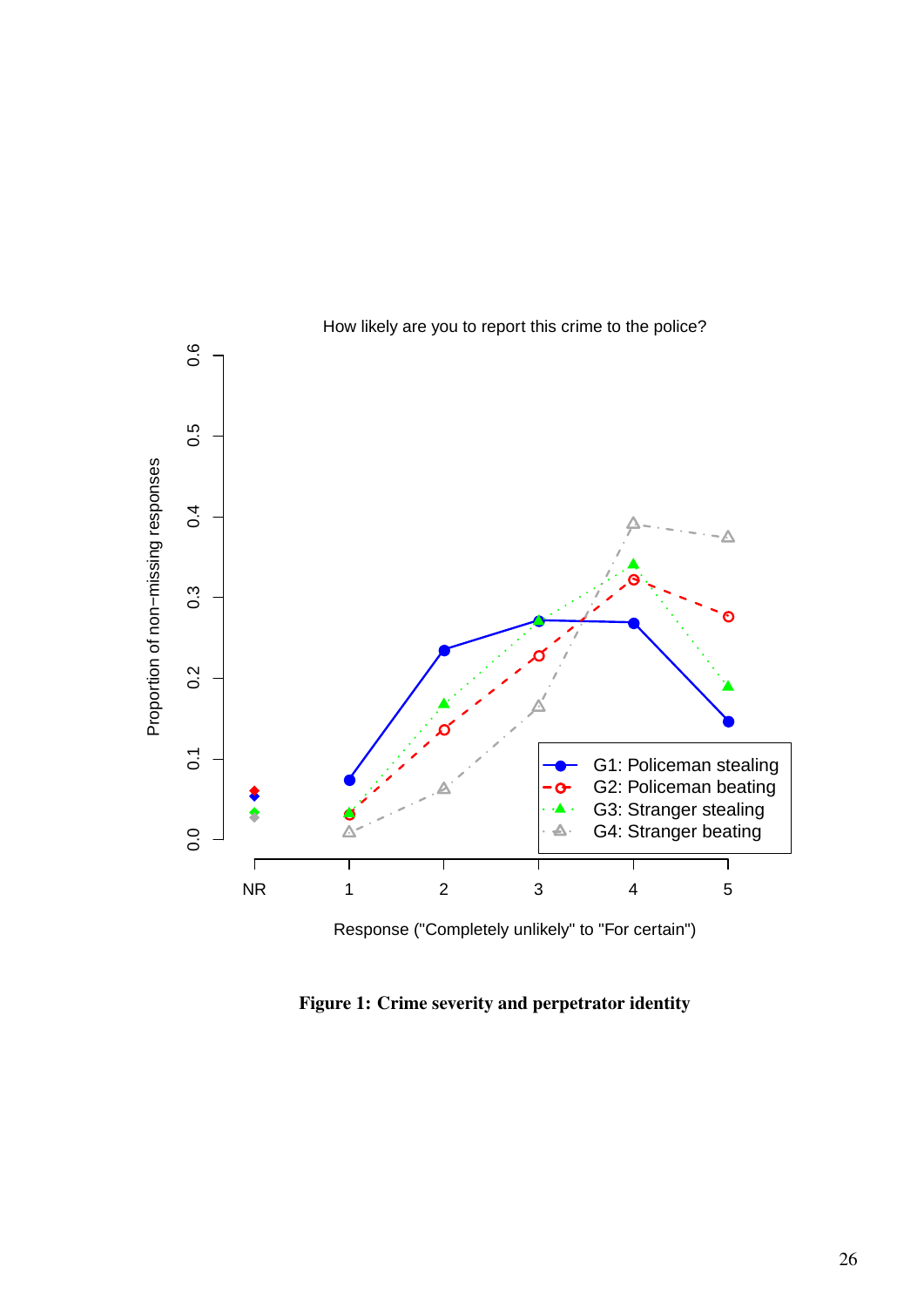|                         |            |               | <b>Difference</b> |
|-------------------------|------------|---------------|-------------------|
|                         | No reward  | <b>Reward</b> | in means          |
| No civic-duty frame     | 3.82       | 3.79          | $-0.03$           |
|                         | (0.91)     | (1.01)        | (0.07)            |
| <b>Civic-duty frame</b> | 3.67       | 3.82          | $0.15*$           |
|                         | (0.97)     | (1.05)        | (0.08)            |
| <b>Difference</b>       | $-0.15***$ | 0.03          | 0.00              |
| in means                | 0.07)      | 0.08          |                   |

Table 2: Civic duty and monetary reward

Note: Cells report (differences in) means on 1–5 scale and standard errors.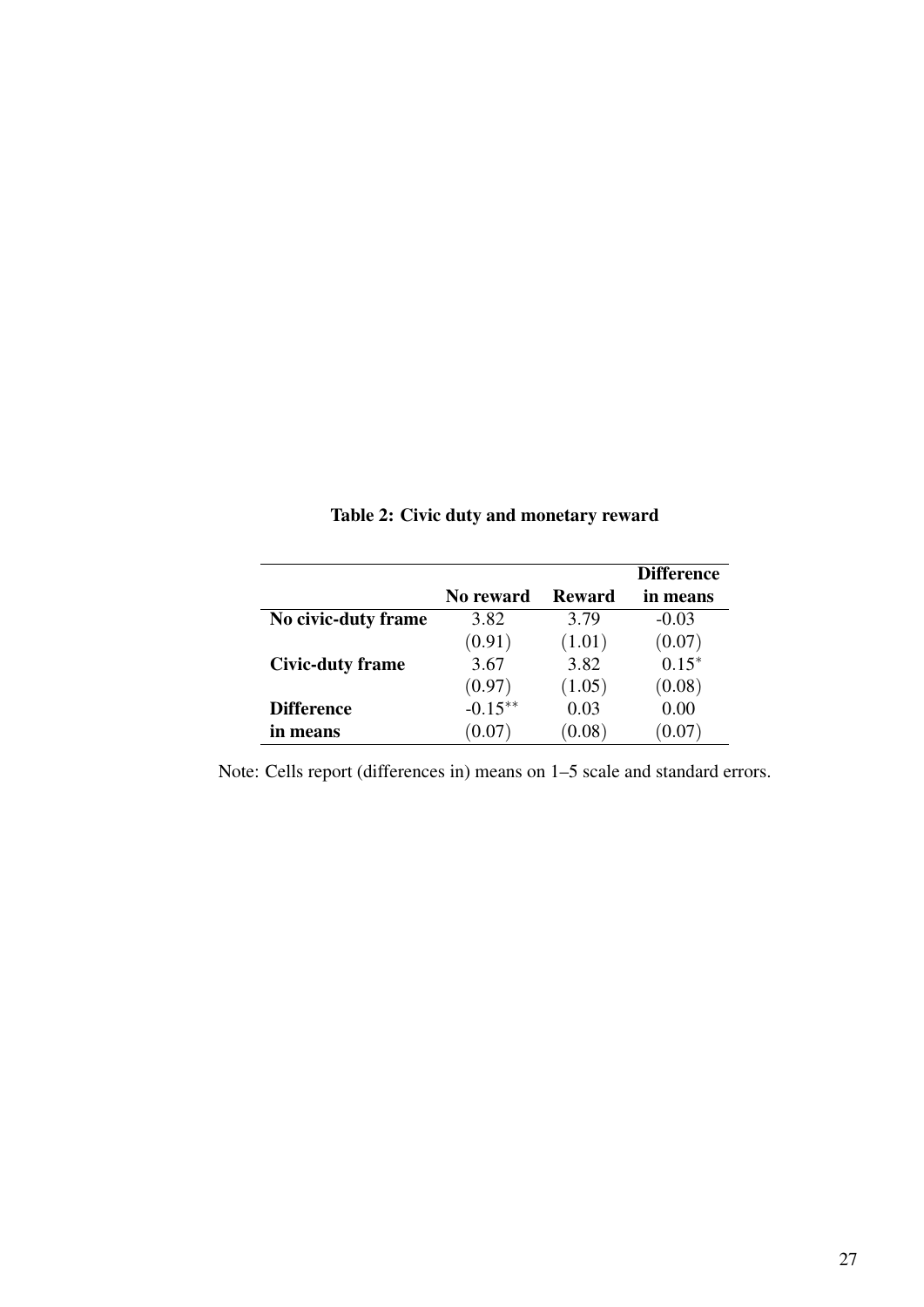

Figure 2: Civic duty and monetary reward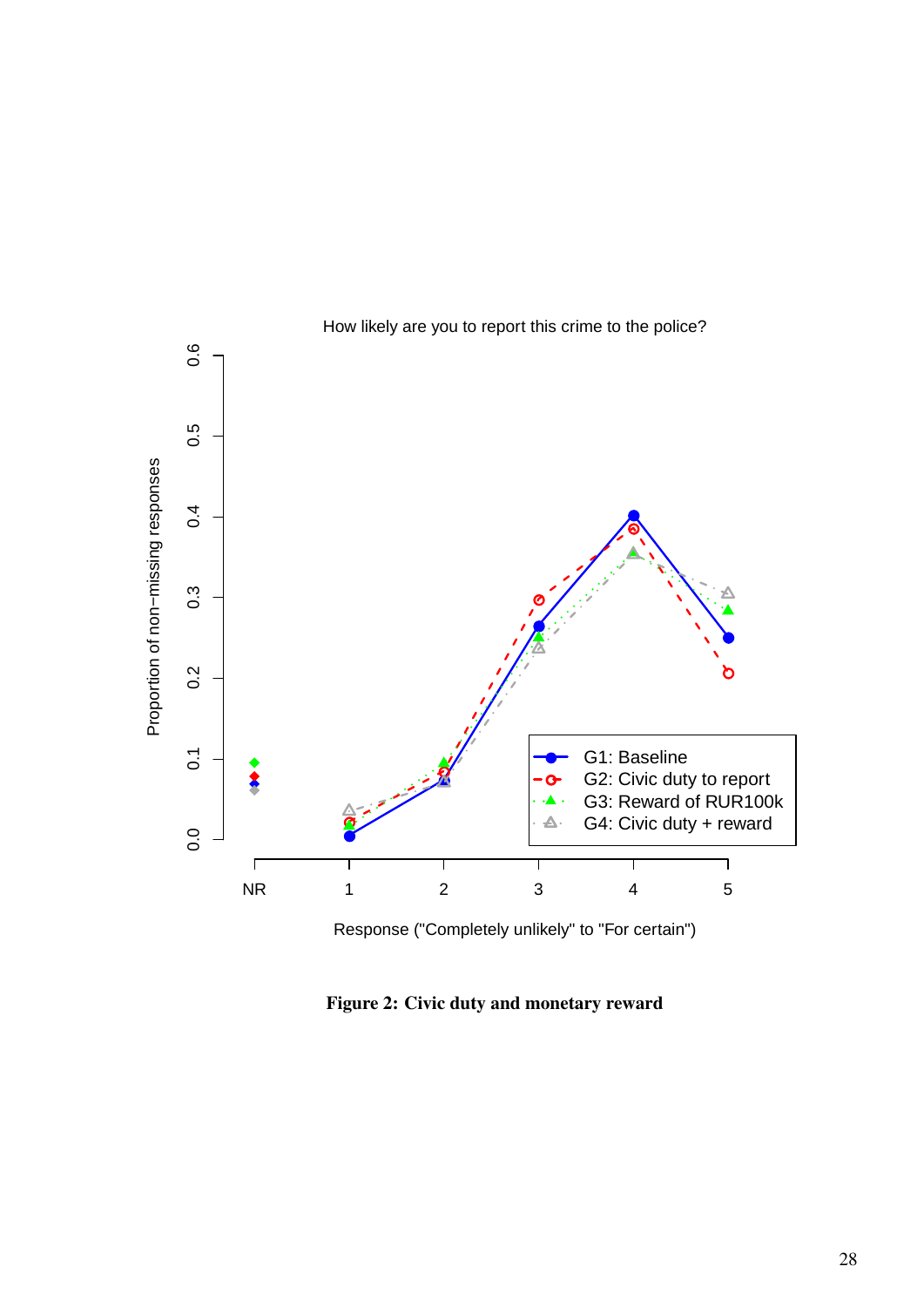|                   | Low-value | <b>High-value</b> | <b>Difference</b> |
|-------------------|-----------|-------------------|-------------------|
|                   | robbery   | robbery           | in means          |
| No "busy" frame   | 3.84      | 4.37              | $0.53***$         |
|                   | (1.15)    | (0.93)            | (0.07)            |
| "Busy" frame"     | 3.94      | 4.35              | $0.41***$         |
|                   | (1.08)    | (0.89)            | (0.07)            |
| <b>Difference</b> | 0.10      | $-0.02$           | $0.51***$         |
| in means          | (0.08)    | (0.07)            | (0.07)            |

Table 3: Opportunity cost of time and crime severity

Note: Cells report (differences in) means on 1–5 scale and standard errors.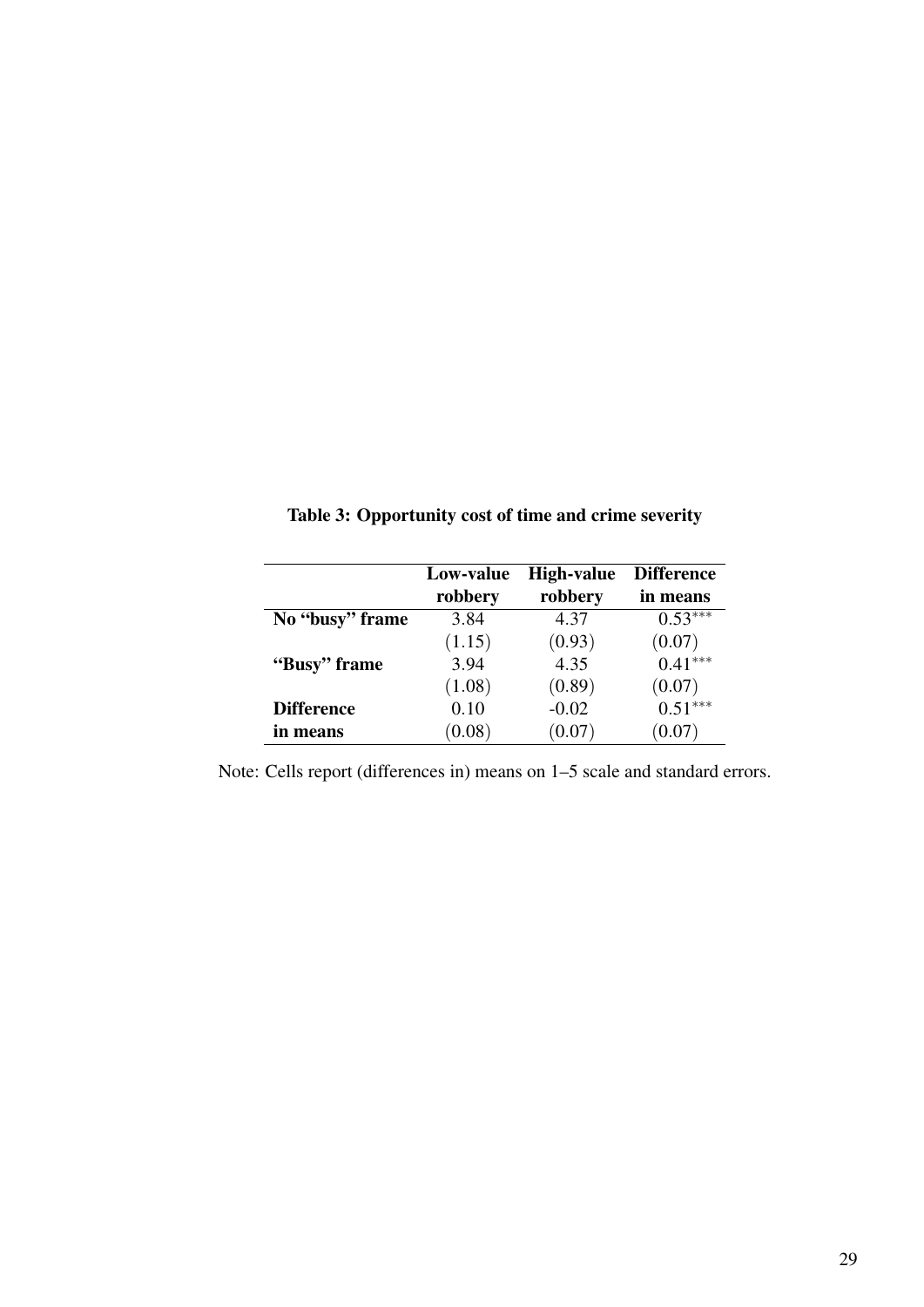

How likely are you to report this crime to the police?

Figure 3: Opportunity cost of time and crime severity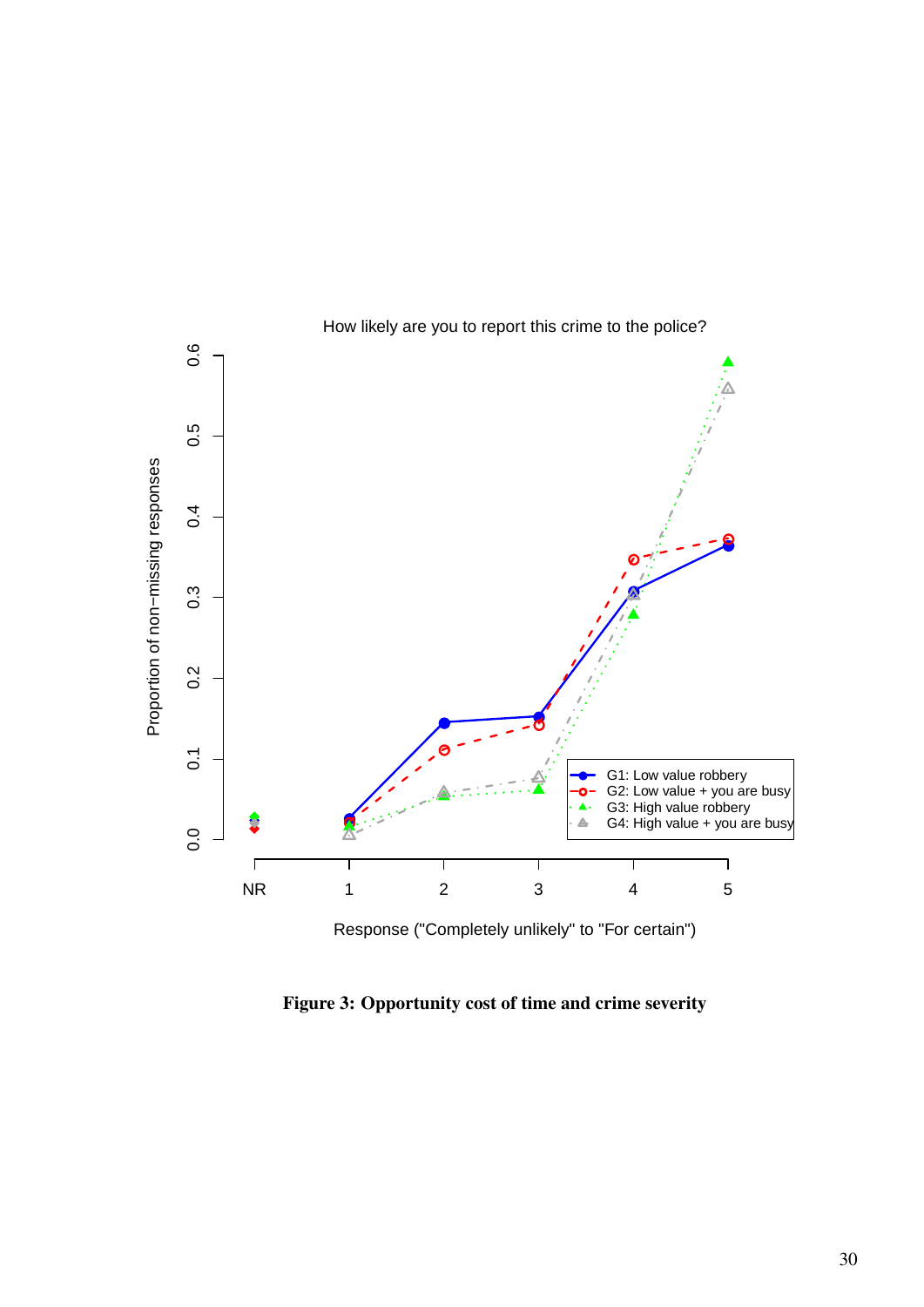|                             | (1)       | (2)        | (3)        | (4)       | (5)        | (6)        |
|-----------------------------|-----------|------------|------------|-----------|------------|------------|
| Beating                     | $0.53***$ |            | $0.57***$  | $0.54***$ |            | $0.56***$  |
|                             | (0.06)    |            | (0.08)     | (0.06)    |            | (0.09)     |
| Police                      |           | $-0.34***$ | $-0.31***$ |           | $-0.31***$ | $-0.29***$ |
|                             |           | (0.06)     | (0.08)     |           | (0.06)     | (0.08)     |
| Beating $\times$ police     |           |            | $-0.08$    |           |            | $-0.04$    |
|                             |           |            | (0.11)     |           |            | (0.12)     |
| Age/100                     |           |            |            | $0.49**$  | $0.50**$   | $0.50**$   |
|                             |           |            |            | (0.21)    | (0.21)     | (0.20)     |
| Male                        |           |            |            | $-0.08$   | $-0.08$    | $-0.07$    |
|                             |           |            |            | (0.06)    | (0.06)     | (0.06)     |
| Material security           |           |            |            | 0.07      | $0.09*$    | $0.08*$    |
|                             |           |            |            | (0.05)    | (0.05)     | (0.05)     |
| Education                   |           |            |            | $0.03*$   | $0.03*$    | 0.03       |
|                             |           |            |            | (0.02)    | (0.02)     | (0.02)     |
| Interaction with police     |           |            |            | 0.02      | 0.00       | 0.00       |
|                             |           |            |            | (0.07)    | (0.06)     | (0.06)     |
| Occurrence of crime in past |           |            |            | 0.04      | 0.09       | 0.08       |
| 12 months                   |           |            |            | (0.11)    | (0.10)     | (0.10)     |
| Know where nearest police   |           |            |            | $0.13*$   | $0.18***$  | $0.16**$   |
| station is                  |           |            |            | (0.07)    | (0.07)     | (0.07)     |
| New to Moscow               |           |            |            | 0.01      | 0.03       | 0.00       |
|                             |           |            |            | (0.09)    | (0.08)     | (0.08)     |
| Russian nationality         |           |            |            | $-0.10$   | $-0.06$    | $-0.06$    |
|                             |           |            |            | (0.13)    | (0.13)     | (0.13)     |
| Constant                    | $3.77***$ | $3.33***$  | $3.49***$  | $3.08***$ | $2.48***$  | $2.70***$  |
|                             | (0.04)    | (0.04)     | (0.06)     | (0.28)    | (0.27)     | (0.28)     |
| Observations                | 1,480     | 1,480      | 1,480      | 1,310     | 1,310      | 1,310      |
| R-squared                   | 0.02      | 0.06       | 0.08       | 0.03      | 0.07       | 0.09       |

Table A1: Crime severity and perpetrator identity: robustness

Note: Standard errors in parentheses. \*\*\*  $p < 0.01$ , \*\*  $p < 0.05$ , \*  $p < 0.10$ .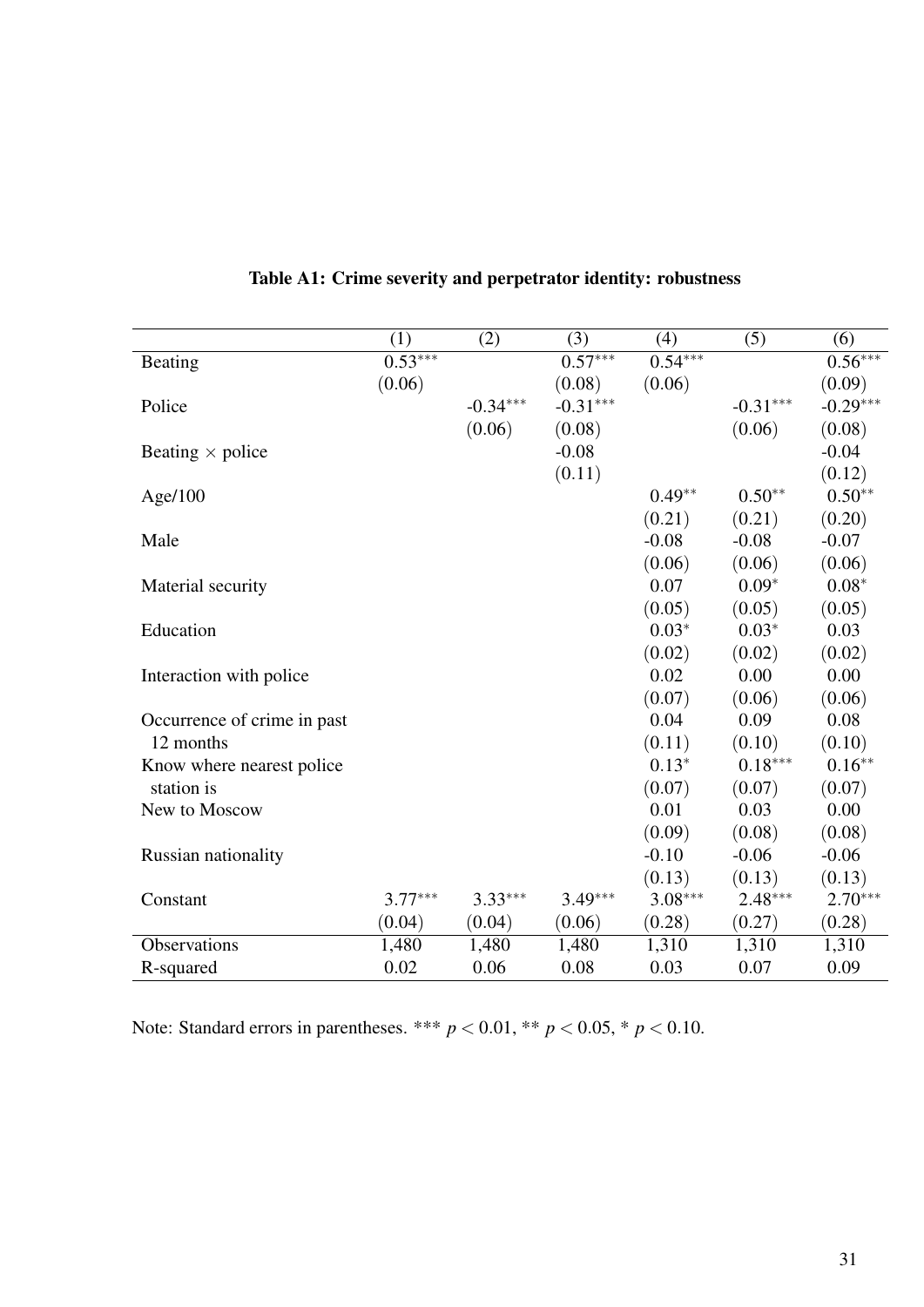|                             | (1)       | (2)       | (3)        | (4)       | (5)       | (6)       |
|-----------------------------|-----------|-----------|------------|-----------|-----------|-----------|
| Duty                        | $-0.06$   |           | $-0.15***$ | $-0.06$   |           | $-0.15*$  |
|                             | (0.05)    |           | (0.07)     | (0.06)    |           | (0.08)    |
| Reward                      |           | 0.06      | $-0.03$    |           | 0.02      | $-0.07$   |
|                             |           | (0.05)    | (0.07)     |           | (0.06)    | (0.08)    |
| Duty $\times$ reward        |           |           | $0.18*$    |           |           | 0.18      |
|                             |           |           | (0.10)     |           |           | (0.11)    |
| Age/100                     |           |           |            | $0.53***$ | $0.52***$ | $0.52***$ |
|                             |           |           |            | (0.19)    | (0.19)    | (0.19)    |
| Male                        |           |           |            | $-0.06$   | $-0.06$   | $-0.06$   |
|                             |           |           |            | (0.06)    | (0.06)    | (0.06)    |
| Material security           |           |           |            | 0.03      | 0.03      | 0.03      |
|                             |           |           |            | (0.04)    | (0.04)    | (0.04)    |
| Education                   |           |           |            | 0.02      | 0.02      | 0.02      |
|                             |           |           |            | (0.02)    | (0.02)    | (0.02)    |
| Interaction with police     |           |           |            | $-0.01$   | $-0.01$   | $-0.01$   |
|                             |           |           |            | (0.06)    | (0.06)    | (0.06)    |
| Occurrence of crime in past |           |           |            | 0.09      | 0.10      | 0.09      |
| 12 months                   |           |           |            | (0.10)    | (0.10)    | (0.10)    |
| Know where nearest police   |           |           |            | $0.26***$ | $0.26***$ | $0.26***$ |
| station is                  |           |           |            | (0.06)    | (0.06)    | (0.06)    |
| New to Moscow               |           |           |            | $0.14*$   | $0.14*$   | $0.14*$   |
|                             |           |           |            | (0.08)    | (0.08)    | (0.08)    |
| Russian nationality         |           |           |            | $-0.06$   | $-0.05$   | $-0.05$   |
|                             |           |           |            | (0.12)    | (0.12)    | (0.12)    |
| Constant                    | $3.81***$ | $3.75***$ | $3.82***$  | $3.24***$ | $3.19***$ | $3.28***$ |
|                             | (0.04)    | (0.04)    | (0.05)     | (0.23)    | (0.23)    | (0.24)    |
| Observations                | 1,430     | 1,430     | 1,430      | 1,262     | 1,262     | 1,262     |
| R-squared                   | 0.00      | 0.00      | 0.00       | 0.03      | 0.03      | 0.03      |

# Table A2: Civic duty and monetary reward: robustness

Note: Standard errors in parentheses. \*\*\*  $p < 0.01$ , \*\*  $p < 0.05$ , \*  $p < 0.10$ .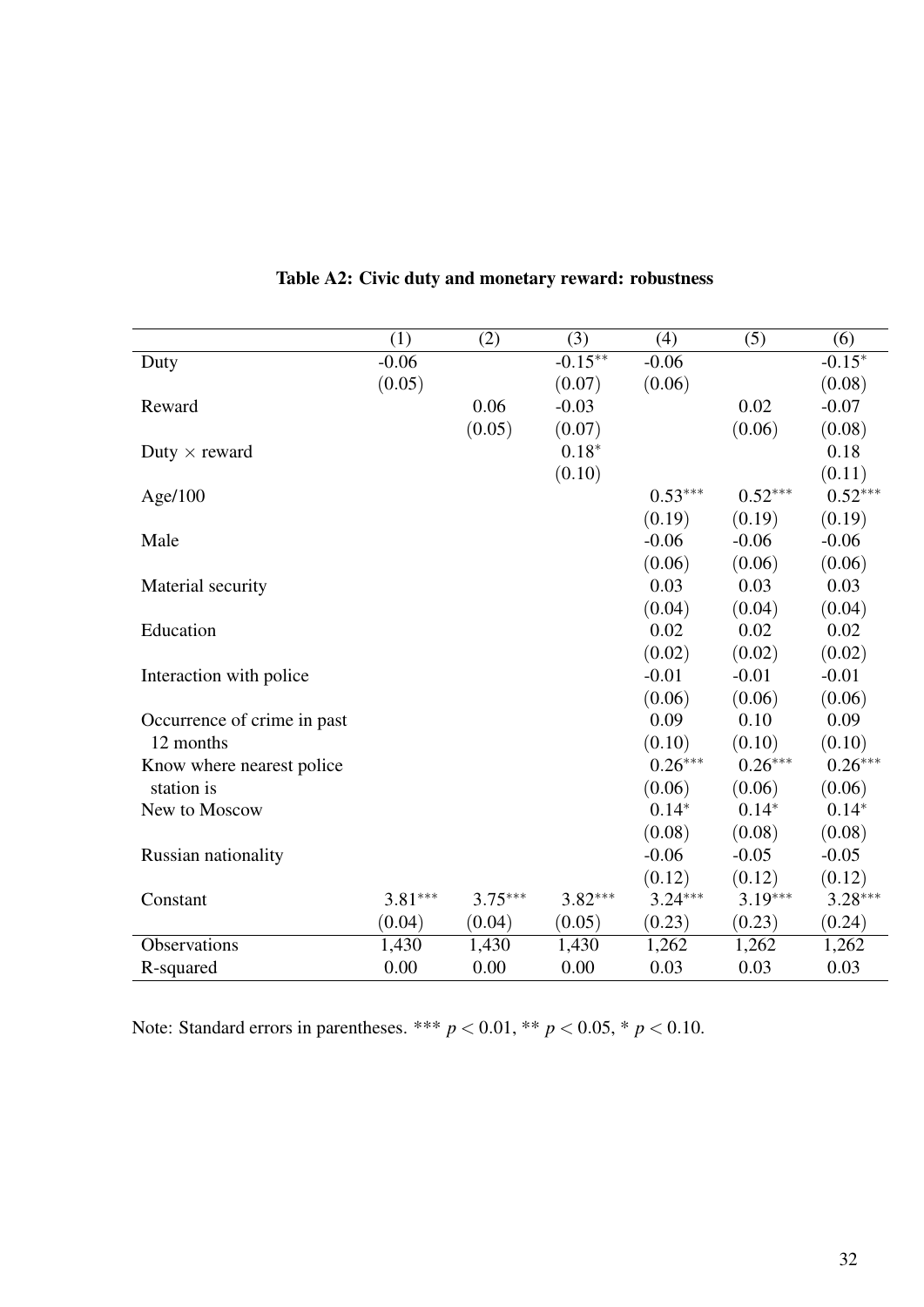|                             | (1)       | (2)       | (3)       | (4)       | (5)       | (6)       |
|-----------------------------|-----------|-----------|-----------|-----------|-----------|-----------|
| <b>Busy</b>                 | 0.05      |           | 0.10      | 0.07      |           | 0.11      |
|                             | (0.05)    |           | (0.07)    | (0.06)    |           | (0.08)    |
| High value                  |           | $0.48***$ | $0.53***$ |           | $0.54***$ | $0.60***$ |
|                             |           | (0.05)    | (0.07)    |           | (0.05)    | (0.08)    |
| Busy $\times$ high value    |           |           | $-0.12$   |           |           | $-0.13$   |
|                             |           |           | (0.11)    |           |           | (0.11)    |
| Age/100                     |           |           |           | 0.06      | 0.06      | 0.07      |
|                             |           |           |           | (0.20)    | (0.19)    | (0.19)    |
| Male                        |           |           |           | 0.02      | 0.02      | 0.02      |
|                             |           |           |           | (0.06)    | (0.06)    | (0.06)    |
| Material security           |           |           |           | $-0.06$   | $-0.06$   | $-0.06$   |
|                             |           |           |           | (0.04)    | (0.04)    | (0.04)    |
| Education                   |           |           |           | 0.02      | 0.02      | 0.02      |
|                             |           |           |           | (0.02)    | (0.02)    | (0.02)    |
| Interaction with police     |           |           |           | 0.00      | 0.01      | 0.01      |
|                             |           |           |           | (0.06)    | (0.06)    | (0.06)    |
| Occurrence of crime in past |           |           |           | $-0.05$   | $-0.09$   | $-0.09$   |
| 12 months                   |           |           |           | (0.11)    | (0.10)    | (0.10)    |
| Know where nearest police   |           |           |           | 0.07      | 0.07      | 0.07      |
| station is                  |           |           |           | (0.06)    | (0.06)    | (0.06)    |
| New to Moscow               |           |           |           | 0.01      | 0.02      | 0.02      |
|                             |           |           |           | (0.08)    | (0.08)    | (0.08)    |
| Russian nationality         |           |           |           | 0.17      | $0.19*$   | 0.19      |
|                             |           |           |           | (0.12)    | (0.12)    | (0.12)    |
| Constant                    | $4.10***$ | $3.89***$ | $3.84***$ | $3.98***$ | $3.70***$ | $3.65***$ |
|                             | (0.04)    | (0.04)    | (0.05)    | (0.23)    | (0.23)    | (0.23)    |
| Observations                | 1,515     | 1,515     | 1,515     | 1,337     | 1,337     | 1,337     |
| R-squared                   | 0.00      | 0.05      | 0.05      | 0.01      | 0.07      | 0.07      |

|  |  |  | Table A3: Opportunity cost of time and crime severity: robustness |  |
|--|--|--|-------------------------------------------------------------------|--|
|--|--|--|-------------------------------------------------------------------|--|

Note: Standard errors in parentheses. \*\*\* *p* < 0.01, \*\* *p* < 0.05, \* *p* < 0.10.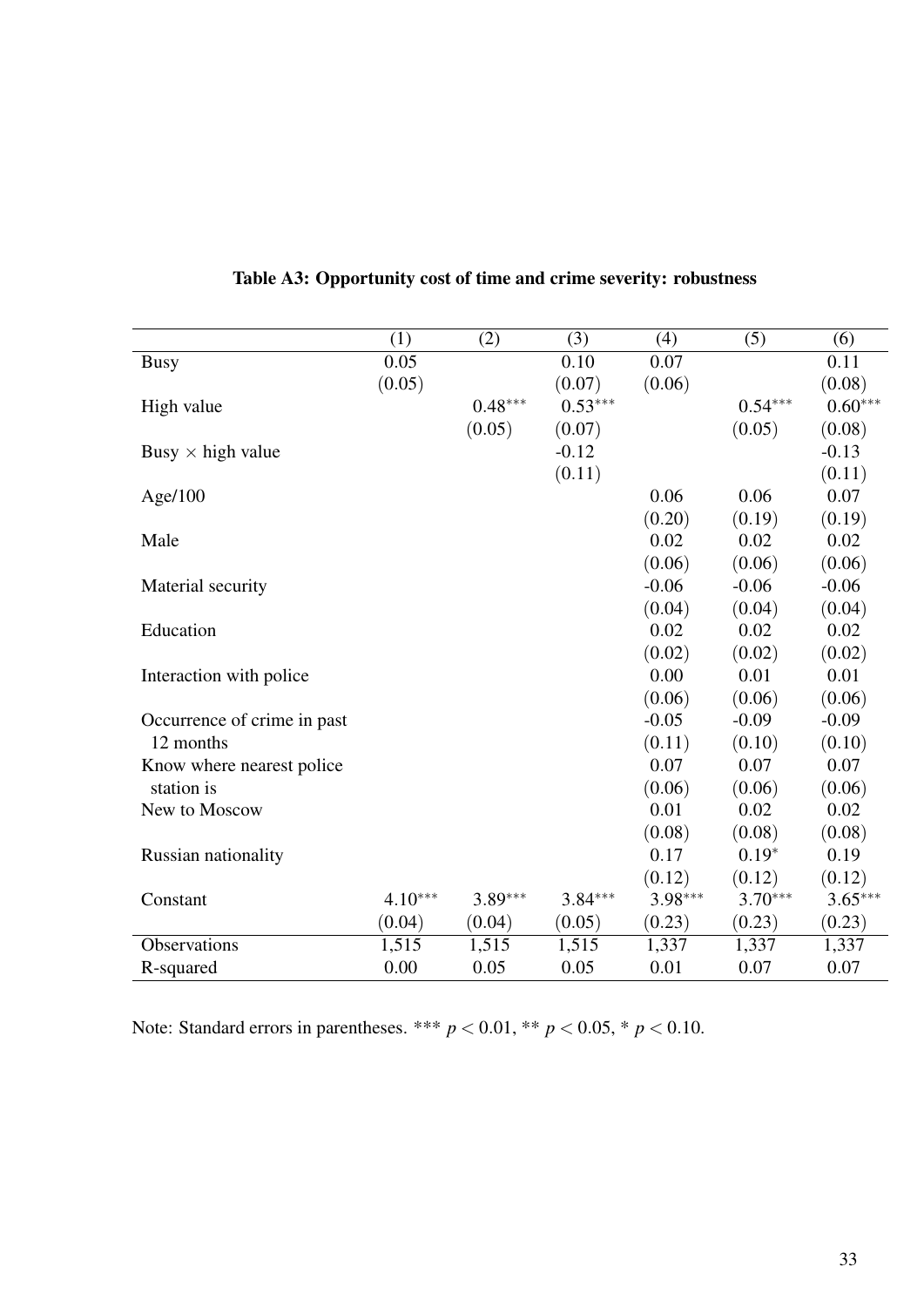|                                       | <b>Question 1</b> | <b>Question 2</b> | <b>Question 3</b> |
|---------------------------------------|-------------------|-------------------|-------------------|
| Age                                   | 0.44              | 0.96              | 0.35              |
| Male                                  | 0.41              | 0.78              | 0.10              |
| Material security                     | 0.29              | 0.27              | 0.54              |
| Education                             | 0.92              | 0.19              | 0.41              |
| Interaction with the police           | 0.27              | 1.00              | 0.49              |
| Occurrence of crime in past 12 months | 0.25              | 0.66              | 0.04              |
| Know where nearest police station is  | 0.02              | 0.48              | 0.52              |
| New to Moscow                         | 0.04              | 0.90              | 0.42              |
| <b>Russian nationality</b>            | 0.15              | 0.90              | 0.95              |
| Trust in the police                   | 0.69              | 0.89              | 0.68              |
| Satisfaction with Moscow police       | 0.86              | 0.86              | 0.01              |

Table A4: Randomization checks

Note: Cells report *p*-values from chi-squared tests.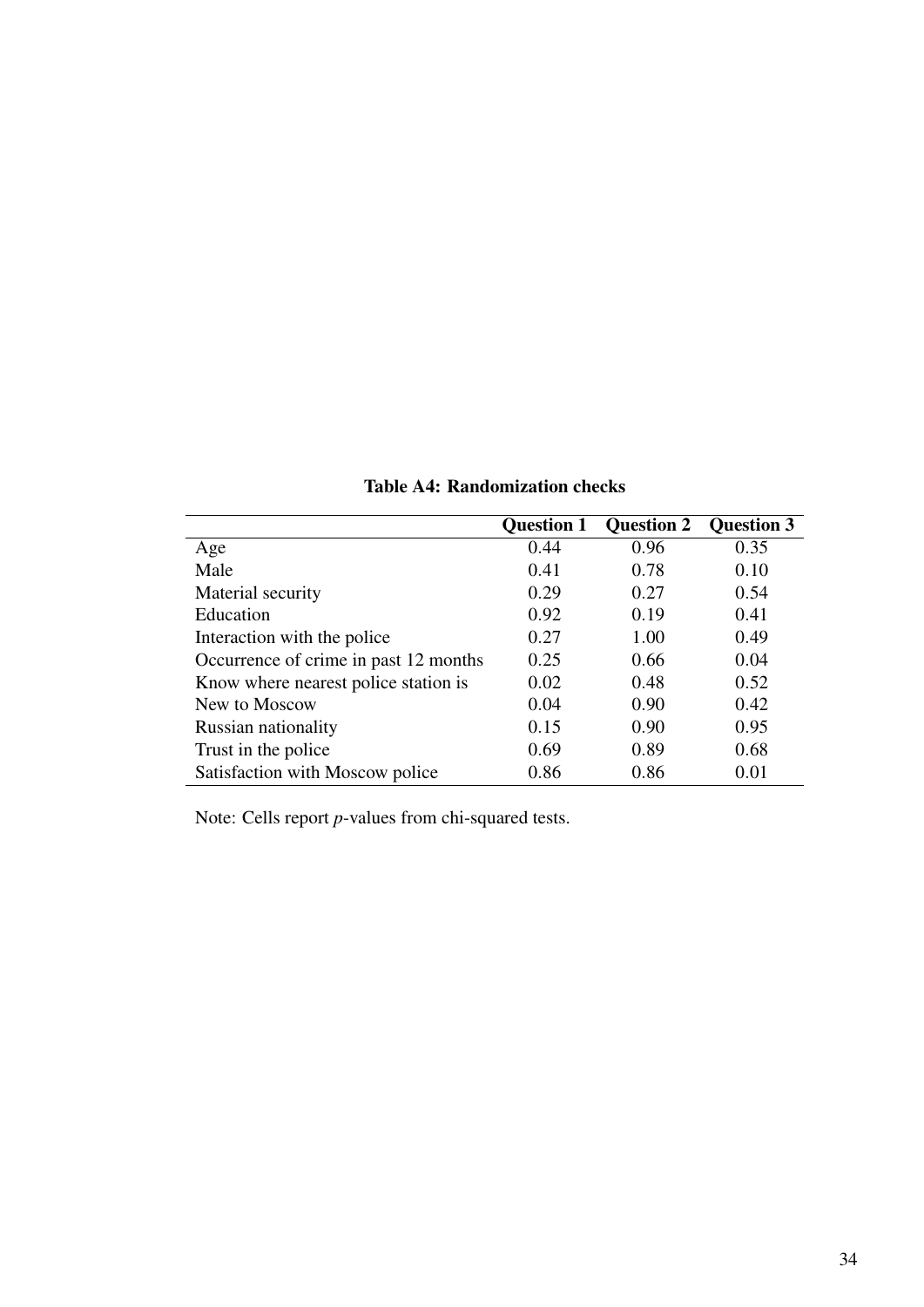

Figure A1: Histogram of *p*-values from 198 difference-in-means *t*-tests